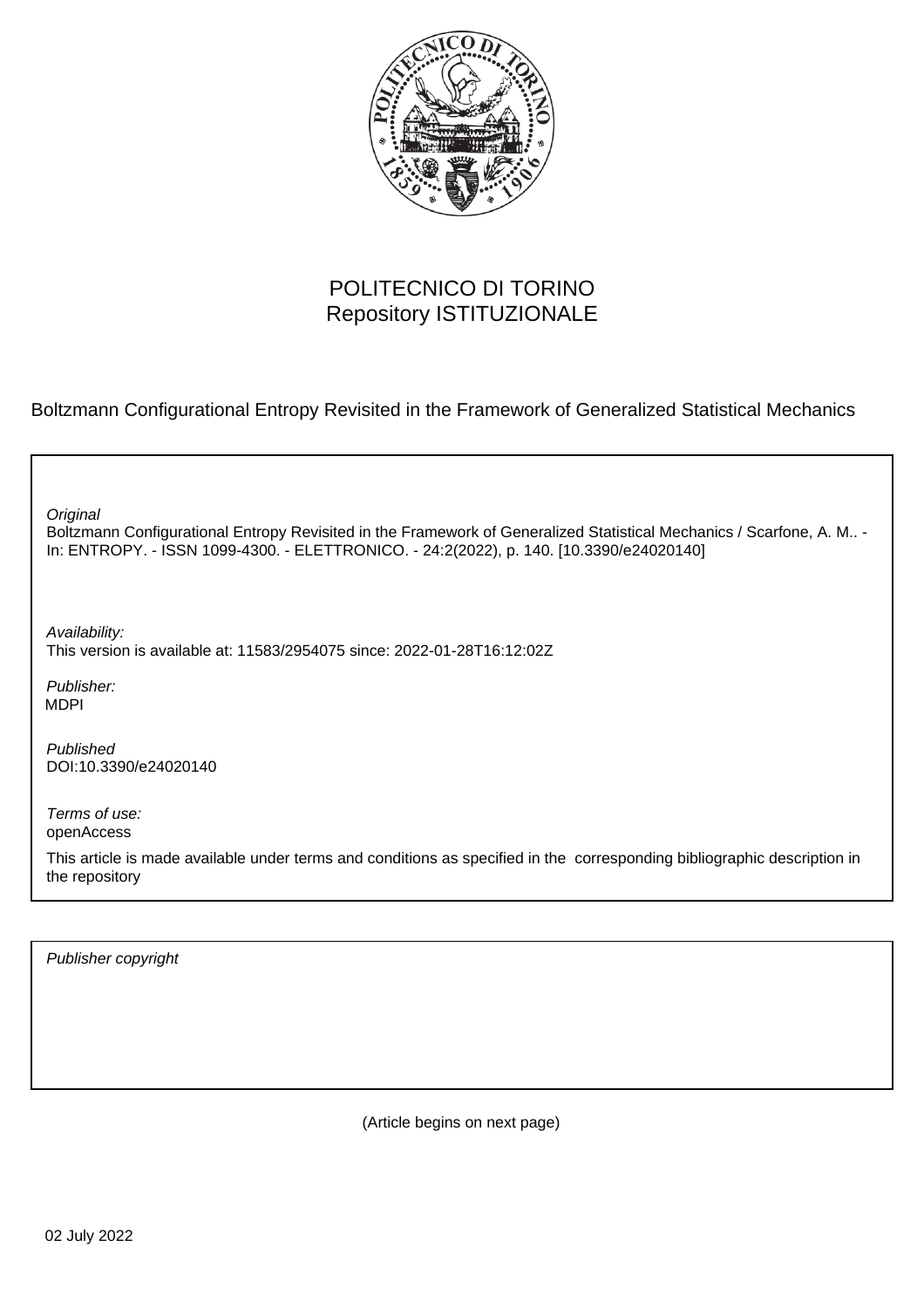



# *Article* **Boltzmann Configurational Entropy Revisited in the Framework of Generalized Statistical Mechanics**

**Antonio Maria Scarfone**

Istituto dei Sistemi Complessi (ISC-CNR), c/o Dipartimento di Scienza Applicata e Tecnologia del Politecnico di Torino, Corso Duca degli Abruzzi 24, 10129 Torino, Italy; antoniomaria.scarfone@cnr.it

**Abstract:** As known, a method to introduce non-conventional statistics may be realized by modifying the number of possible combinations to put particles in a collection of single-particle states. In this paper, we assume that the weight factor of the possible configurations of a system of interacting particles can be obtained by generalizing opportunely the combinatorics, according to a certain analytical function  $f_{\{\pi\}}(n)$  of the actual number of particles present in every energy level. Following this approach, the configurational Boltzmann entropy is revisited in a very general manner starting from a continuous deformation of the multinomial coefficients depending on a set of deformation parameters  ${\pi}$ . It is shown that, when  $f_{\{\pi\}}(n)$  is related to the solutions of a simple linear difference–differential equation, the emerging entropy is a scaled version, in the occupational number representation, of the entropy of degree (*κ*, *r*) known, in the framework of the information theory, as Sharma–Taneja–Mittal entropic form.

**Keywords:** configurational entropy; (*κ*, *r*)-entropy; (*κ*, *r*)-multinomial expansion; Sharma-Taneja-Mittal entropy

**PACS:** 05.90.+m; 05.20.-y; 02.70.Rr

## **1. Introduction**

Boltzmann entropy of a microcanonical ensemble is a measure of the number of possible microstates *W*[*n*] of a *n*-identical particles system, for a given macrostate characterized, in the simplest case, by the total particle number *n* and the total energy *E*. Sometimes called configurational entropy, Boltzmann entropy is given by the logarithm of the microstates number

$$
S^{\mathcal{B}}[n] = \ln(W[n]). \tag{1}
$$

From elementary arguments in combinatorial analysis, it turns out that *W*(*n*) is given by the multinomial coefficient:

$$
W[n] = \left[\begin{array}{c} n \\ n_1 \ldots n_\ell \end{array}\right] \equiv \frac{n!}{n_1! \, n_2! \ldots n_\ell!} \,,\tag{2}
$$

constrained by the conditions  $n = \sum_i n_i$  and  $E = \sum_i n_i \epsilon_i$ , where  $n = \{n_i\}$  is the particle number distribution among the available distinguishable states, characterized by the energy levels  $\epsilon_i$ , with  $i = 1, \ldots, \ell$ , being  $n_i$  the particles number occurring in the *i*th level.

As known, (1) can be related to Shannon entropy,

$$
S^{S}[p] = -\sum_{i=1}^{\ell} p_i \ln(p_i) , \qquad (3)
$$

whose expression is derived in the context of the information theory. This follows by introducing the discrete probability distribution  $p = \{p_i\}$  to finding a particular ensemble



**Citation:** Scarfone, A.M. Boltzmann Configurational Entropy Revisited in the Framework of Generalized Statistical Mechanics. *Entropy* **2022**, *24*, 140. [https://doi.org/10.3390/](https://doi.org/10.3390/e24020140) [e24020140](https://doi.org/10.3390/e24020140)

Academic Editor: Mario Martinelli

Received: 17 December 2021 Accepted: 14 January 2022 Published: 18 January 2022

**Publisher's Note:** MDPI stays neutral with regard to jurisdictional claims in published maps and institutional affiliations.



**Copyright:** © 2022 by the author. Licensee MDPI, Basel, Switzerland. This article is an open access article distributed under the terms and conditions of the Creative Commons Attribution (CC BY) license [\(https://](https://creativecommons.org/licenses/by/4.0/) [creativecommons.org/licenses/by/](https://creativecommons.org/licenses/by/4.0/)  $4.0/$ ).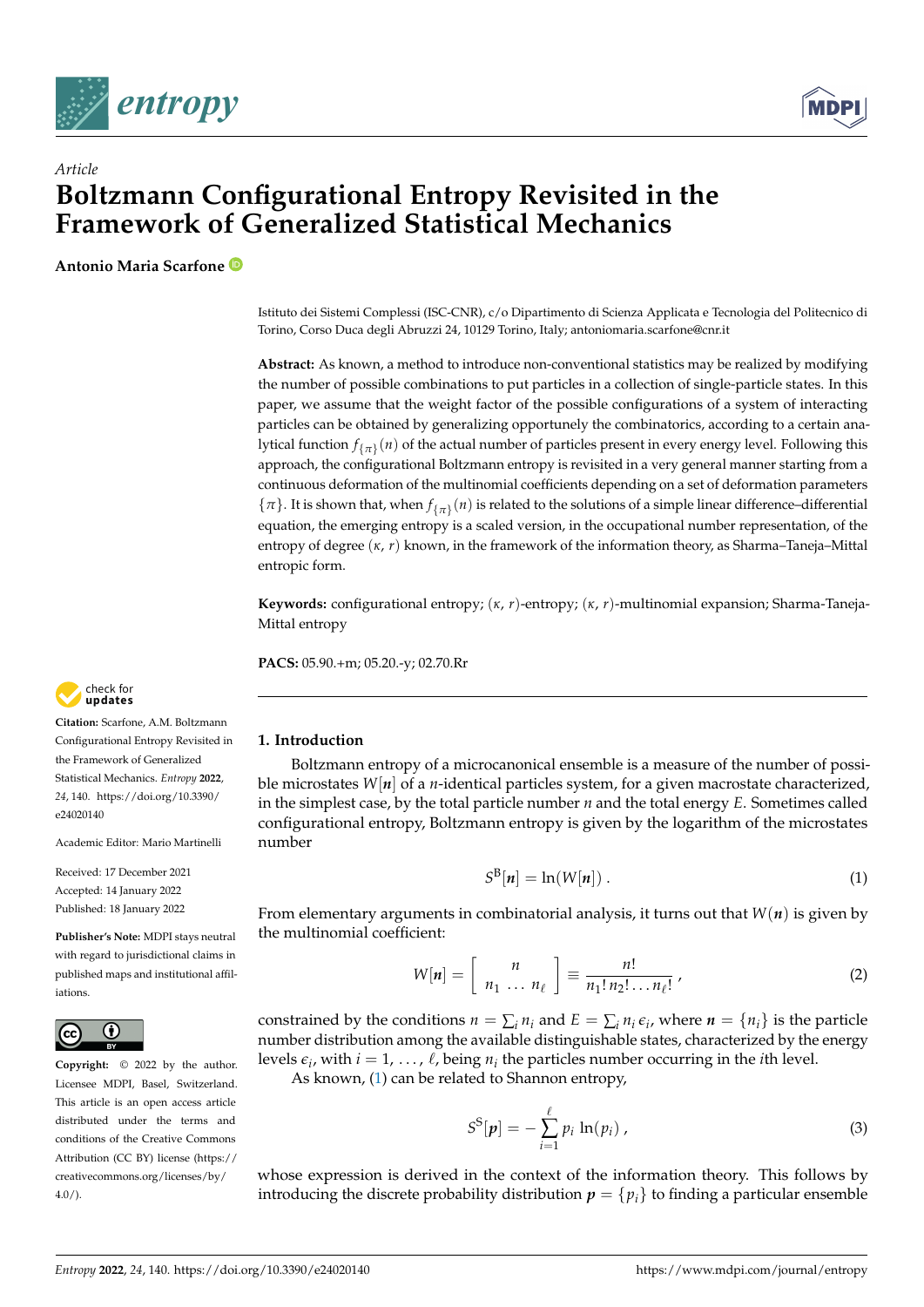configuration, consistent with the given energy *E* of the system. In the limit of large *n*, such that  $n_i = n p_i$ , it is straightforward to obtain the relation:

$$
\frac{1}{n}S^{\mathcal{B}}[n] \approx S^{\mathcal{S}}[p]. \tag{4}
$$

According to the maximal entropy principle, the most probable particle configuration is the one that maximizes the configurational entropy under the appropriate constraints given, in this case, by *n* and *E*. As known, such statistics is characterized by an exponential tail that is typical of the Boltzmann–Gibbs distribution.

However, deviations from the Boltzmann–Gibbs statistics are observed in quasiparticle excitations occurring in several condensed matter systems. Therefore, the study of physical systems obeying non-conventional statistics is one of the most investigated topics of contemporary statistical physics [1–7]. Their interest goes from the theoretical foundation of generalized statistical mechanics [8–12], to high-temperature gas [13] and high-*T<sup>c</sup>* superconductivity [14], Laughlin particle with a fractional charge related to fractional quantum Hall effect [15], Josephson junctions [16], and others.

A way to introduce non conventional statistics is given by modifying the number of possible ways to put particles into a collection of single-particle states. This corresponds to changing the counting rule in (2). In this way it is possible to derive several generalized statistics. Among them, we recall the Haldane-Wu statistics [17,18], semion [19], the intermediate statistics by Gentile [20], ewkons [21] and the interpolating Boson-Fermion statistics [22–25].

Within this approach, in [26,27] a possible generalization of the microcanonical counting based on the *q*-deformed algebra arising in the framework of the nonextensive statistical mechanics [28] has been advanced. This mathematical structure is quite fundamental to the theoretical foundation of the *q*-generalized statistical physics as does ordinary algebra in standard statistical physics. In particular, by introducing an opportunely defined multinominal coefficient with its Stirling approximation, in [26] Authors proposed a *q*-version of (4) that links the logarithm of the *q*-multinominal coefficient with the *q*-generalized version of the entropy (3) introduced in [28] (and references therein).

Similarly, a combinatorial approach for *κ*-entropy introduced in [29,30] was presented in [31]. It is based on the *κ*-algebra [32] linked to the one-parameter deformed *κ*-exponential and *κ*-logarithmic functions. The resulting *κ*-generalized statistical mechanics is nowadays under examination both for its theoretical foundations and for its potential applications in physics and physical-like systems [33–44].

In this paper, we present a possible generalization of the Boltzmann counting (2), based on a certain counting rule fixed by a monotonic increasing analytical function  $f_{\{\pi\}}(x)$ depending, in general, on a set of deformation parameters {*π*}, and reducing to the identity in a suitable limit.

Among the many possible choices, we are mainly interested in those generating functions  $f_{\{\pi\}}(x)$  that lead to generalized entropic forms consistent with power-law distributions. Often, probability distribution functions observed in complex systems (like sociophysics, econophysics, biophysics and others) are plagued by the heavy tail that confers to the system an *anomalous* statistical behavior which differs significantly from that exponential characterizing the Boltzmann-Gibbs distribution. Such *anomalous* statistical proprieties are embodied, in some sense, by the associated entropic form from which the (meta)-equilibrium distribution is derived according to the already cited maximal entropy principle.

Thus, by requiring that  $f_{\{\pi\}}(x)$  be related to the solutions of a simple delay equation, we obtain a two-parameters family of generalization of the Boltzmann configurational entropy (1) that, in the large *n* limit, reproduces a scaled version of entropy of degree (*κ* ,*r*) introduced by Sharma and Taneja [45] and Mittal [46]. In particular, the *q*-case and the *κ*-case are derived from the general discussion in the opportune limit of the deformation parameters.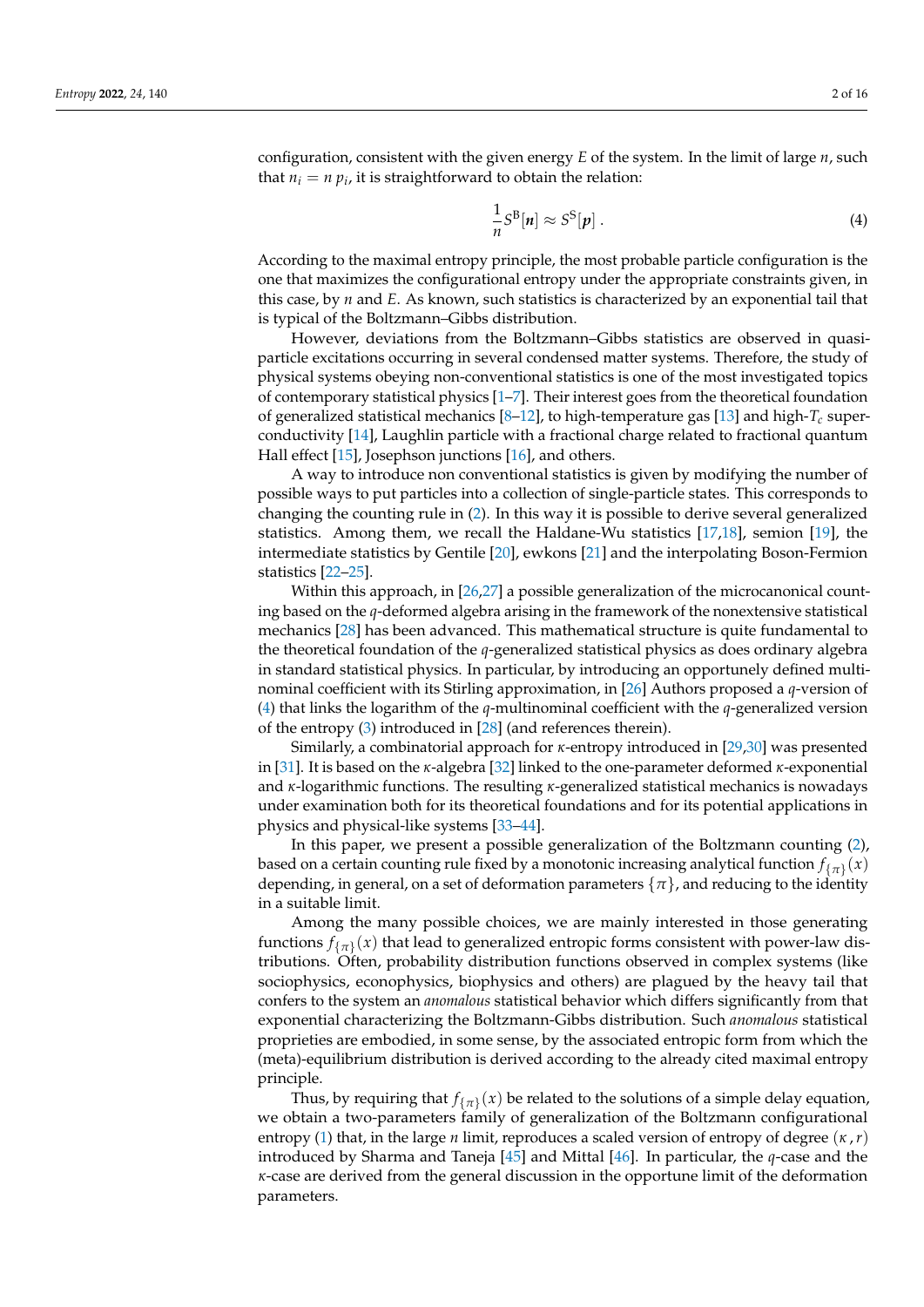As known, entropy is also a fundamental quantity used in the formulation of the second law of thermodynamics. According to the Boltzmann H-theorem, it governs the approach toward the equilibrium configuration of a system plague by dissipative processes like, for instance, diffusion or heat transfer [47]. Indeed, generalized entropic form might likewise be applied to investigate such physical situations in a more efficient manner to account for sub-diffusive or super-diffusive processes [48] as well as non-Fourier heat conduction [49], anomalous entropy production [50], and other.

The plane of the paper is as follows. In the next Section 2, we derive the generalizedmultinomial coefficient and the corresponding configurational entropy by introducing an suitable counting rule for the occupational number in the framework of a generalizeddeformed algebra modeled by a function  $f_{\{\pi\}}(x)$ . In Section 3, we explore the asymptotic behavior of the emerging entropic form by assuming that  $f_{\{\pi\}}(x)$  is related to the solution of a simple differential-difference equation and obtaining, in this case, the scaled version of the entropy of degree (*κ*, *r*). For this two-parameters case, in Section 4 we generalize relation (4) and then, in Section 5, we specialize this asymptotic relation to the case of one-deformation parametric entropies like the *q*-entropy and the *κ*-entropy. Finally, Section 6 reports some concluding remarks while a technical appendix closes this work.

# **2. Occupational Counting in the Generalized Statistics**

Let us consider a microcanonical system of *n* interacting particles with total energy *E*, endowed by  $\ell$  distinguishable energy levels  $\epsilon_i$ . Suppose that the effects of the interactions among the particles give rise to a kind of correlation that may be taken into account by changing opportunely the computing of the number of possible microstates  $W[n]$ corresponding to the given macrostate (*E*, *n*), according to a certain prescription. This can be realized by introducing a continuous function  $f_{\{\pi\}}(x)$ , depending on a set of deformation parameters  $\{\pi\} = \{\pi_1, \pi_2, \ldots\}$ , that control the effects of the correlations among the particles, such that the elementary combinatorial calculus changes according to:

$$
n! \to f_{\{\pi\}}(n)! = f_{\{\pi\}}(n) f_{\{\pi\}}(n-1) \dots f_{\{\pi\}}(1).
$$
 (5)

It is meant that  $f_{\{\pi\}}(x)$  reduces to identity in a suitable limit  $\{\pi\} \to \{\pi_0\}$ , i.e.,  $f_{\{\pi\}}(x) \to$  $f_{\{\pi_0\}}(x) = x$ , where correlations, and hence interactions among particles, are supposed to be turning off in the same limit.

We stress that prescription (5) is not just a mere isomorphism  $x \to f_{\{\pi\}}(x)$  between the real numbers which would be irrelevant for the sake of the new statistics, but rather, it represents a different manner to compute the statistical weight of a given configuration, that is, the combinatorial number of possible microscopical configurations available for a given macrostate. Clearly, it must reduced to the standard combinatorial calculus in the  ${\pi}$  + { ${\pi}$ } limit, a fact that is guaranteed by the condition  $f_{{\pi}_0}(x) = x$ .

Rule (5) is well known within the basic calculus [51] at the foundation of quons algebra and quons statistics, where the basic factorial is defined in  $[n]! = [n] [n-1] \dots [1]$ , that is just (5) with  $\{\pi\} \equiv \tilde{q}$  and  $f_{\tilde{q}}(n) = [n]$  for the basic number  $[n] = \frac{\tilde{q}^n - 1}{\tilde{q} - 1}$  $\frac{1}{\tilde{q}-1}$ .

Reasonably, we require that  $f_{\{\pi\}}(x)$  be a strictly monotone increasing positive function defined at least on  $\Re^+$ , with  $f_{\{\pi\}}(0) = 0$ . Starting from the function  $f_{\{\pi\}}(x)$  we can introduce a commutative semigroup on  $\mathbb{R}^+$ , i.e., an algebraic structure  $\mathcal{A} \equiv (\mathbb{R}^+;\otimes)$ equipped with a binary operation that is commutative  $x \otimes y = y \otimes x$  and associative  $x \otimes (y \otimes z) = (x \otimes y) \otimes z$ , for any *x*, *y*,  $z \in \Re^+$ , where the  $\{\pi\}$ -product and its inverse operation the  $\{\pi\}$ -division are defined in:

$$
x \otimes y = f_{\{\pi\}}^{-1} \left( f_{\{\pi\}}(x) \times f_{\{\pi\}}(y) \right), \tag{6}
$$

$$
x \oslash y = f_{\{\pi\}}^{-1} \left( f_{\{\pi\}}(x) / f_{\{\pi\}}(y) \right), \tag{7}
$$

and reduces to the standard product and division operations in the  $\{\pi\} \to \{\pi_0\}$  limit.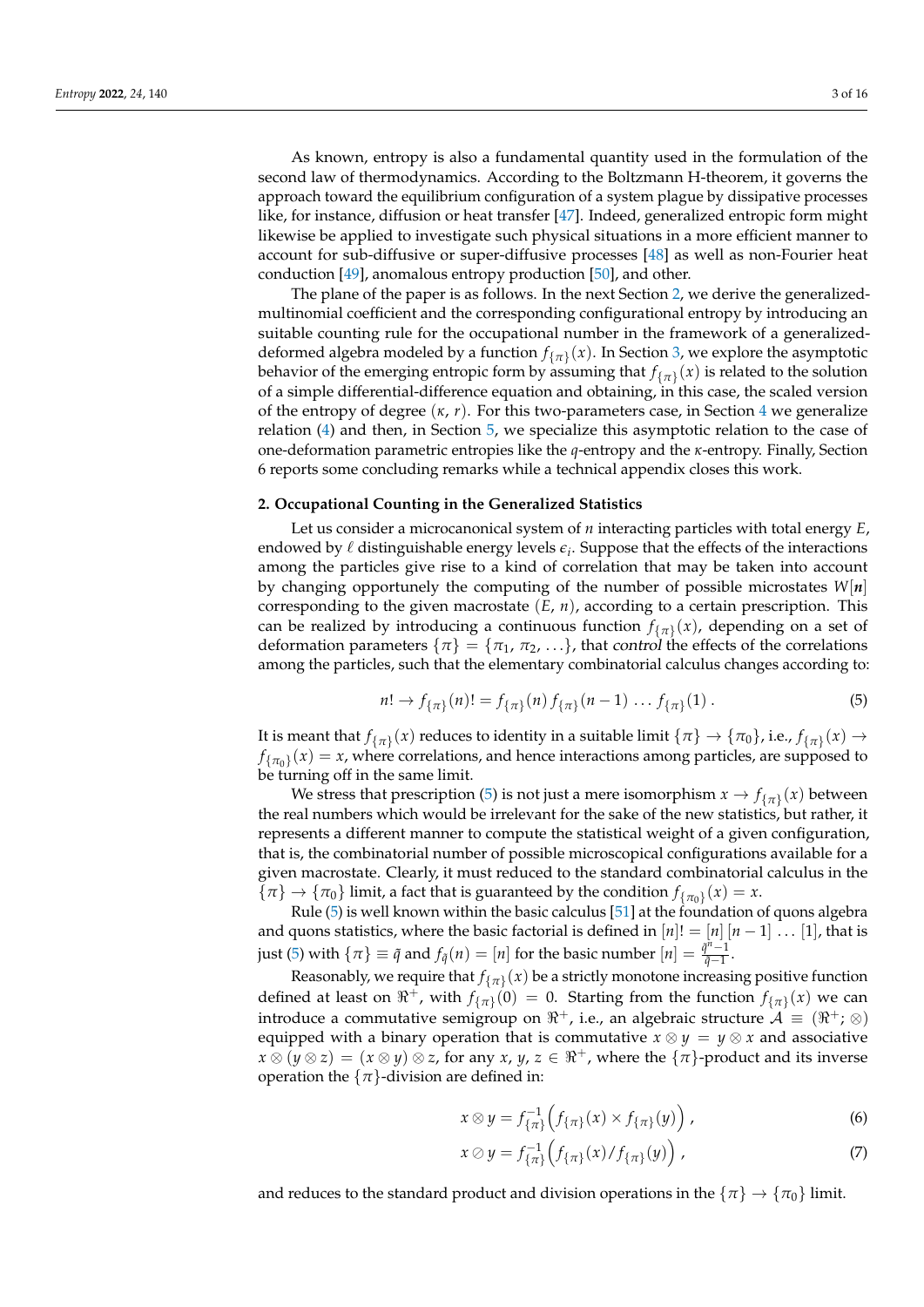By iteration, we can also introduce the  $\{\pi\}$ -power  $x^{\otimes n}$  on  $\Re^+$ , which reduces to the ordinary operation  $x^n$  in the  $\{\pi\} \to {\{\pi_0\}}$  limit, according to:

$$
x^{\otimes n} = f_{\{\pi\}}^{-1} \left( \overbrace{f_{\{\pi\}}(x) \cdot \ldots \cdot f_{\{\pi\}}(x)}^{n-\text{times}} \right) \tag{8}
$$

Link to the ordinary algebra can be realized by introducing the  $\{\pi\}$ -logarithm,

$$
\ln_{\{\pi\}}(x) = \ln\left(f_{\{\pi\}}(x)\right),\tag{9}
$$

that satisfies the relations

$$
\ln_{\{\pi\}}(x \otimes y) = \ln_{\{\pi\}}(x) + \ln_{\{\pi\}}(y),\n\ln_{\{\pi\}}(x \otimes y) = \ln_{\{\pi\}}(x) - \ln_{\{\pi\}}(y),\n\ln_{\{\pi\}}(x^{\otimes y}) = y \ln_{\{\pi\}}(x).
$$
\n(10)

In the same way, the  $\{\pi\}$ -exponential is introduced as:

$$
\exp_{\{\pi\}}(x) = f_{\{\pi\}}^{-1} \left( \exp(x) \right), \tag{11}
$$

and satisfies the relations:

$$
\exp_{\{\pi\}}(x+y) = \exp_{\{\pi\}}(x) \otimes \exp_{\{\pi\}}(y),
$$
  
\n
$$
\exp_{\{\pi\}}(x-y) = \exp_{\{\pi\}}(x) \otimes \exp_{\{\pi\}}(y),
$$
  
\n
$$
\exp_{\{\pi\}}(xy) = \exp_{\{\pi\}}(x)^{\otimes y}.
$$
\n(12)

Both  $\ln_{\{\pi\}}(x)$  and  $\exp_{\{\pi\}}(x)$  reduce to the standard functions, respectively  $\ln(x)$  and  $\exp(x)$ , in the  $\{\pi\} \rightarrow \{\pi_0\}$  limit.

Remark that, whenever the function  $f_{\{\pi\}}(x)$  enjoys the property  $f_{\{\pi\}}(1/x) = 1/f_{\{\pi\}}(x)$ , the generalized logarithm and exponential satisfy the relations  $\ln_{\{\pi\}}(1/x) = -\ln_{\{\pi\}}(x)$  and  $\exp{\{\pi\}}(-x) = 1/\exp{\{\pi\}}(x)$  like the usual logarithm and exponential functions do. In this case

$$
x \oslash y = x \otimes \frac{1}{y} \,. \tag{13}
$$

Following prescription (5) we assume that the statistical weight of an interacting particles system is modified in an *equivalent* number of microstates, according to

$$
W[n] \rightarrow \widetilde{W}_{\{\pi\}}[n] \equiv \frac{f_{\{\pi\}}(n)!}{\prod_{i=1}^{\ell} f_{\{\pi\}}(n_i)!},
$$
\n(14)

which reduces to the usual Boltzmann counting (2) in the  $\{\pi\} \to \{\pi_0\}$  limit where the system becomes an ideal ensemble of non-interacting particles.

The next step is a pillar in statistical physics and consists to introduce the configurational entropy of the system as the standard logarithm of the microstates number [52], that is

$$
S_{\{\pi\}}^{\text{B}}[n] = \ln\left(\widetilde{W}_{\{\pi\}}[n]\right). \tag{15}
$$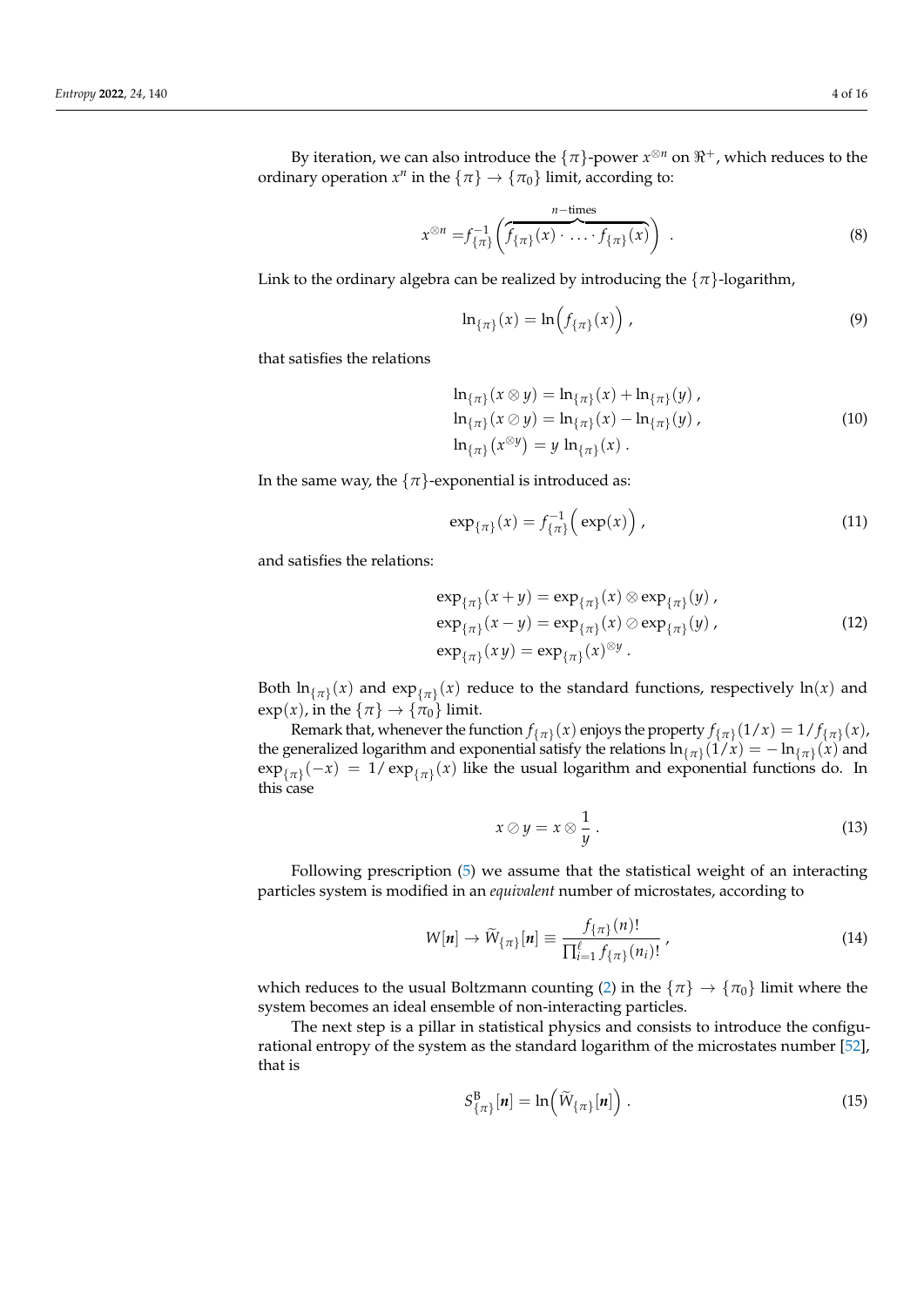However, in the picture of the deformed algebra, it would be more appropriate to write this last equation throughout the  $\{\pi\}$ -logarithm rather than the ordinary one. Therefore, accounting for  $(9)$ , we rewrite entropy  $(15)$  in:

$$
S_{\{\pi\}}^{\mathbf{B}}[\boldsymbol{n}] = \ln_{\{\pi\}}\left(W_{\{\pi\}}[\boldsymbol{n}]\right),\tag{16}
$$

where the  $\{\pi\}$ -deformed Boltzmann counting function now is defined as

$$
W_{\{\pi\}}[\boldsymbol{n}] = f_{\{\pi\}}^{-1} \left( \widetilde{W}_{\{\pi\}}[\boldsymbol{n}] \right). \tag{17}
$$

We stress once again that (16) corresponds to the orthodox definition of microcanonical entropy (1) of a system with  $W_{\{\pi\}}[n]$  *equivalent* number of microstates, although it is written, for sake of formalism, by means of the  $\{\pi\}$ -deformed logarithm.

Furthermore, by recalling the definition of the  $\{\pi\}$ -product, we can rewrite (17) in:

$$
W_{\{\pi\}}[n] = n!_{\{\pi\}} \oslash \left(\prod_{i=1}^{\ell} \mathbb{Z}_{n_i}!_{\{\pi\}}\right), \qquad (18)
$$

where  $\prod^{\otimes}$  denotes a sequence of  $\{\pi\}$ -products and  $n!_{\{\pi\}}$ , given in

$$
n!_{\{\pi\}} = f_{\{\pi\}}^{-1}\left(f_{\{\pi\}}(n_j)!\right) \equiv n \otimes (n-1) \otimes \ldots \otimes 1 , \qquad (19)
$$

is the generalized factorial whose definition has been advanced for the first time in [26] in the formalism of the *q*-deformed algebra.

#### **3. Boltzmann Entropy of Degree** (*κ***,** *r*)

To go one step further, we use (10) to expand the  $\{\pi\}$ -logarithm of  $n!_{\{\pi\}}$  in a manner that mimics the same relation occurring in the standard algebra, that is

$$
\ln_{\{\pi\}}\left(n!\_{\{\pi\}}\right) = \sum_{i=1}^{n} \ln_{\{\pi\}}(i) \approx \int_{0}^{n} \ln_{\{\pi\}}(x) \, dx \,, \tag{20}
$$

where, following the approach proposed in [26], we approximate the summation for large *n* by an integration.

By introducing the function:

$$
y(x) = \ln_{\{\pi\}} (\exp(x - \delta)), \qquad (21)
$$

it is shown in Appendix A, that whenever  $y(x)$  is a solution of the following delay equation

$$
\frac{d y(x)}{dx} = \lambda y(x+\delta) - y(x) , \qquad (22)
$$

with  $\lambda$  and  $\delta$  constants to be determined, (20) can be straightforward integrated in:

$$
\ln_{\{\pi\}}\left(n!\_{\{\pi\}}\right) \approx \frac{n}{\lambda_{\{\pi\}}} \ln_{\{\pi\}}\left(\frac{n}{\delta_{\{\pi\}}}\right),\tag{23}
$$

where  $\lambda_{\{\pi\}}$  and  $\delta_{\{\pi\}}$  are still constants. Equation (23) represents a generalization of the well known Stirling approximation, holding for large *n*.

Under certain assumptions (see Appendix A), the space of the deformation parameters reduces to a two-dimensional region  $\mathcal{R} = \{-|\kappa| < r < |\kappa|, \text{ if } 0 \leq |\kappa| < 1/2 \text{ and } |\kappa| - 1 <$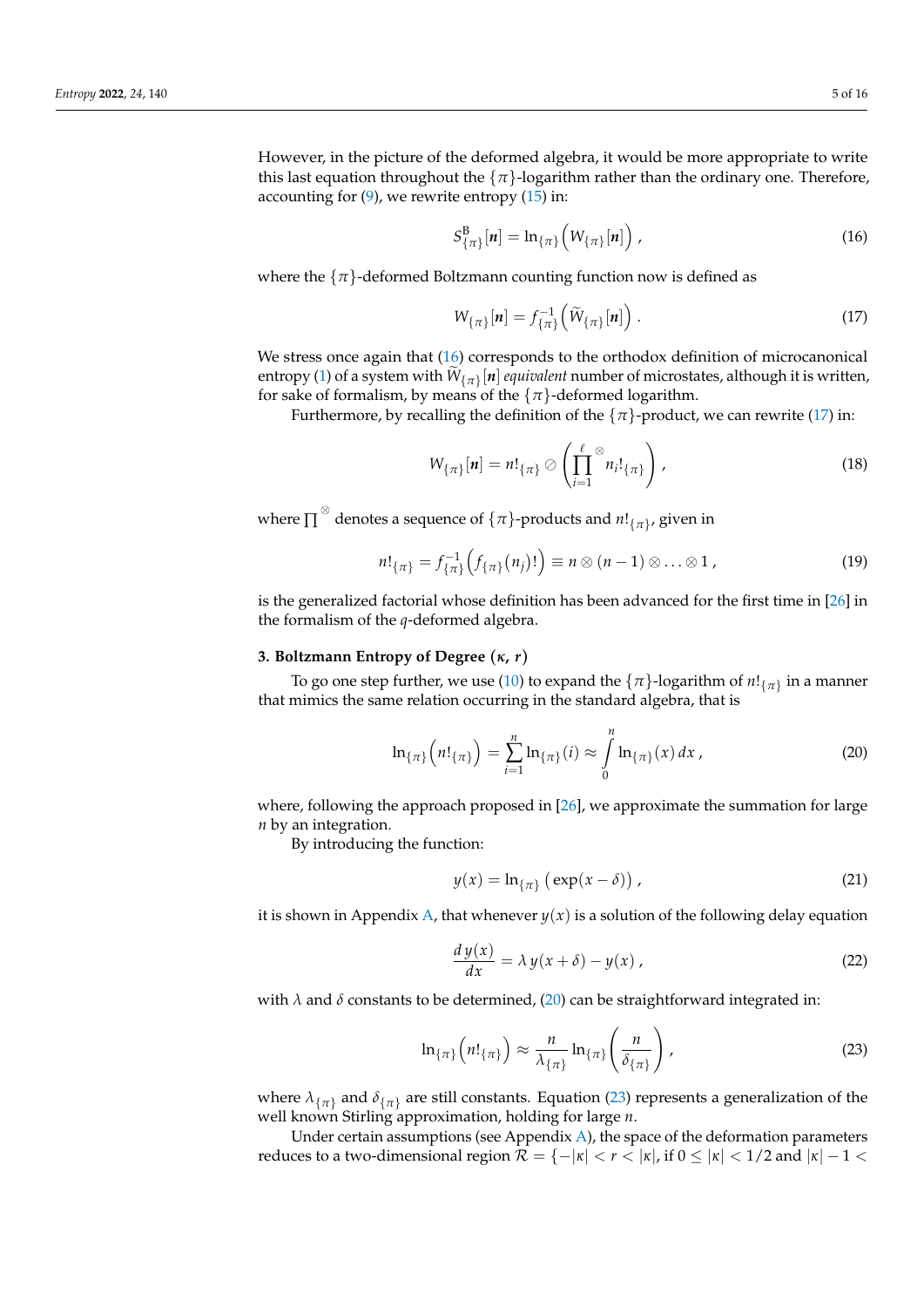*r* < 1 – |*κ*|, if 1/2  $\leq$  |*κ*| < 1}, with { $\pi$ }  $\equiv$  { $\kappa$ , *r*}, and the generalized logarithm takes the explicit expression:

$$
\ln_{\kappa,r}(x) = \begin{cases} x^r \frac{x^{\kappa} - x^{-\kappa}}{2\kappa} , & \text{for} \quad 0 < \kappa < 1 ,\\ \ln(x) , & \text{for} \quad \kappa = 0, \end{cases}
$$
 (24)

that is a continuous, monotonic, increasing and concave function for  $x \in \mathbb{R}^+ \to \mathbb{R}$ , with  $\ln_{\kappa,r}(x) = -\ln_{\kappa,-r}(1/x)$ . The two constants  $\lambda_{\{\pi\}} \equiv \lambda_{\kappa,r}$  and  $\delta_{\{\pi\}} \equiv e_{\kappa,r}$ , given by:

$$
\lambda_{\kappa,r} = \begin{cases} \frac{(1+r-\kappa)^{(r+\kappa)/2\kappa}}{(1+r+\kappa)^{(r-\kappa)/2\kappa}}, & \text{for} \quad 0 < \kappa < 1, \\ 1, & \text{for} \quad \kappa = 0, \end{cases}
$$
 (25)

$$
e_{\kappa,r} = \begin{cases} \left(\frac{1+r+\kappa}{1+r-\kappa}\right)^{1/2\kappa}, & \text{for } 0 < \kappa < 1, \\ e, & \text{for } \kappa = 0, \end{cases}
$$
 (26)

which are well defined in  $R$  and are related in  $\ln_{\kappa,r}(e_{\kappa,r}) = 1/\lambda_{\kappa,r}$ . These constants reduce in the  $\{k, r\} \to (0, 0)$  limit to  $\lambda_{k,r} \to \lambda_{0,0} = 1$  and  $e_{k,r} \to e_{0,0} = e$ , the Neperian number, as well as, in the same limit,  $\ln_{\kappa,r}(x) \to \ln_{0,0}(x) = \ln(x)$ .

Therefore, in the present case, the configurational entropy (16) becomes

$$
S_{\kappa,r}^{\text{B}}[n] = \ln_{\kappa,r}(n!_{\kappa,r}) - \sum_{i=1}^{\ell} \ln_{\kappa,r}(n_i!_{\kappa,r}), \qquad (27)
$$

and, by using the asymptotic approximation (23), it can be rewritten in:

$$
S_{\kappa,r}^{\text{B}}[n] = -\frac{1}{\lambda_{\kappa,r}} \sum_{i=1}^{\ell} n_i \ln_{\kappa,r} \left( \frac{n_i}{e_{\kappa,r}} \right) + \mathcal{S}_{\kappa,r}(n) , \qquad (28)
$$

where

$$
S_{\kappa,r}(n) = \frac{n}{\lambda_{\kappa,r}} \ln_{\kappa,r} \left( \frac{n}{e_{\kappa,r}} \right),
$$
 (29)

is a function depending only on the total particle number. It guarantees the right normalization of the entropy (28) fixed by the relation  $S^{\text{B}}_{\kappa,r}[\{n, 0, 0, ...\}]=0$ .

Remark that, due to the definition of  $e_{\kappa,r}$ , entropy (28) diverges in the  $r \to \kappa - 1$  limit whenever  $1/2 \leq |\kappa| < 1$ .

From (28), by using (10), the asymptotic expression of the Boltzmann counting function (18) can be written in:

$$
W_{\kappa,r}[n] \approx \left(\frac{n}{e_{\kappa,r}}\right)^{\otimes \frac{n}{\lambda_{\kappa,r}}} \oslash \left(\prod_{i=1}^{\ell} \frac{e_{\kappa,r}}{e_{\kappa,r}}\right)^{\otimes \frac{n_i}{\lambda_{\kappa,r}}},\tag{30}
$$

which mimics the corresponding function for a system of non interacting particles that is recovered in the  $(\kappa, r) \rightarrow (0, 0)$  limit. In particular, (30) says that the statistical weight of a system of interacting particles can be modeled like that of a free particles system in a way such that the effects of correlations are embodied and taken into account through the underlying generalized algebra.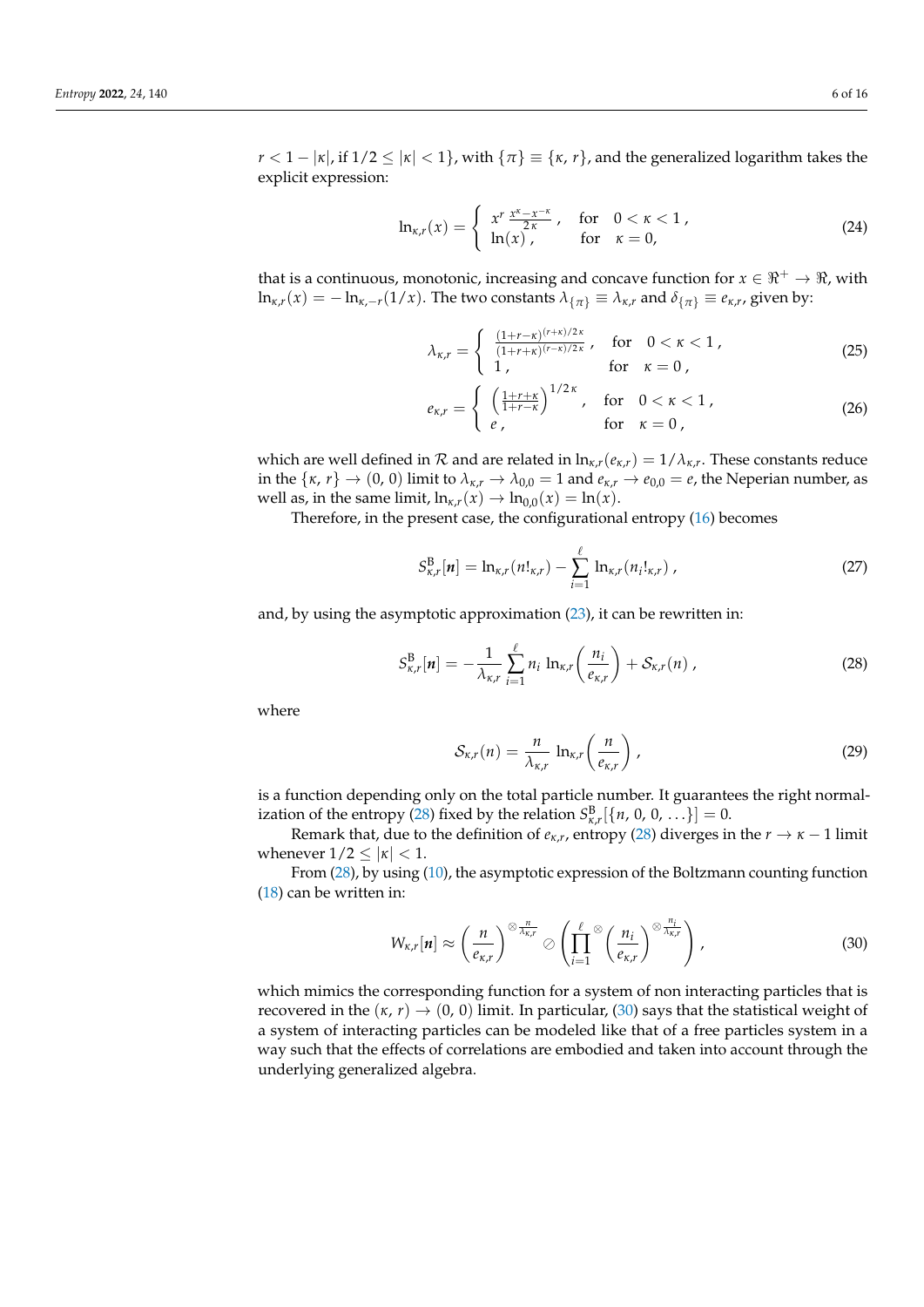#### **4. Connection with the Shannon Entropy of Degree** (*κ***,** *r*)

In the framework of the information theory, an entropic form similar to (28) is known as entropy of degree (*r*, *s*). It was introduced firstly, about fifty years ago, in the form [45,46]:

$$
S_{r,s}[p] = \frac{1}{2^{1-r} - 2^{1-s}} \sum_{i=1}^{\ell} (p_i^r - p_i^s) \tag{31}
$$

and then rediscovery in the statistical mechanics framework [53], in the form:

$$
S_{\kappa,r}[p] = \sum_{i=1}^{\ell} \frac{p_i^{1+r-\kappa} - p_i^{1+r+\kappa}}{2\,\kappa} \equiv -\sum_{i=1}^{\ell} p_i \,\ln_{\kappa,r}(p_i) \,. \tag{32}
$$

Boltzmann expression (28), in the occupation number representation, is a scaled version of entropy (32) in the probability representation. The former, named para-entropy of degree  $(\kappa, r)$  [54], can be put in relation with the latter by generalizing opportunely relation (4).

Firstly, let us recall the composition law of the (*κ*,*r*)-logarithm:

$$
\ln_{\kappa,r}(xy) = \ln_{\kappa,r}(x) u_{\kappa,r}(y) + u_{\kappa,r}(x) \ln_{\kappa,r}(y), \qquad (33)
$$

where the function  $u_{k,r}(x)$ , given in

$$
u_{\kappa,r}(x) = \begin{cases} x^r \frac{x^{\kappa} + x^{-\kappa}}{2}, & \text{for } 0 < \kappa < 1, \\ 1, & \text{for } \kappa = 0 \end{cases}
$$
 (34)

is, in the parameter region  $\mathcal{R}$ , a continuous function for  $x \in \mathbb{R}^+ \to \mathbb{R}^+$ , with  $u_{\kappa,r}(x) =$ *u*<sub>*κ,−r*</sub>(1/*x*), *u*<sub>*κ,r*</sub>( $e$ <sub>*κr*</sub>) = (1+*r*)/ $λ$ <sub>*κ,r*</sub> and reduces to *u*<sub>0,0</sub>(*x*) = 1 in the (*κ,r*) → (0, 0) limit.

By introducing the probability of the occupation number according to  $n_i = n p_i$  and using (33) in  $\ln_{\kappa,r}(n_i/e_{\kappa,r}) = \ln_{\kappa,r}(n p_i/e_{\kappa,r})$ , we have

$$
-\frac{1}{\lambda_{\kappa,r}}\sum_{i=1}^{\ell} n p_i \ln_{\kappa,r} \left(\frac{n p_i}{e_{\kappa,r}}\right)
$$
  
= 
$$
-\frac{n}{\lambda_{\kappa,r}}\sum_{i=1}^{\ell} p_i \left(\ln_{\kappa,r} \left(\frac{n}{e_{\kappa,r}}\right) u_{\kappa,r}(p_i) + u_{\kappa,r} \left(\frac{n}{e_{\kappa,r}}\right) \ln_{\kappa,r}(p_i)\right)
$$
  
= 
$$
-\frac{n}{\lambda_{\kappa,r}} \ln_{\kappa,r} \left(\frac{n}{e_{\kappa,r}}\right) \sum_{i=1}^{\ell} p_i u_{\kappa,r}(p_i) - \frac{n}{\lambda_{\kappa,r}} u \left(\frac{n}{e_{\kappa,r}}\right) \sum_{i=1}^{\ell} p_i \ln_{\kappa,r}(p_i).
$$
 (35)

It is now useful to introduce the new functional,

$$
\mathcal{I}_{\kappa,r}[p] = \sum_{i=1}^{\ell} p_i u_{\kappa,r}(p_i) , \qquad (36)
$$

that plays a special role in the present theory being strictly related to entropy *Sκ*,*<sup>r</sup>* [*p*] [35,55]. It is defined as the linear average of  $u_{k,r}(x)$  as well as entropy being the linear average of  $\ln_{K,r}(x)$ . Furthermore, in the same spirit of (29), let us define the quantity:

$$
\mathcal{N}_{\kappa,r}(n) = \frac{n}{\lambda_{\kappa,r}} u_{\kappa,r} \left(\frac{n}{e_{\kappa,r}}\right),\tag{37}
$$

which is a function depending only on the total particle number. In particular, in the  $(x, r) \rightarrow (0, 0)$  limit, these functions reduces, respectively, to the identity  $\mathcal{I}_{0,0}[p] = \sum_i p_i = 1$ , and to the total particle number  $\mathcal{N}_{0,0}(n) = n$ .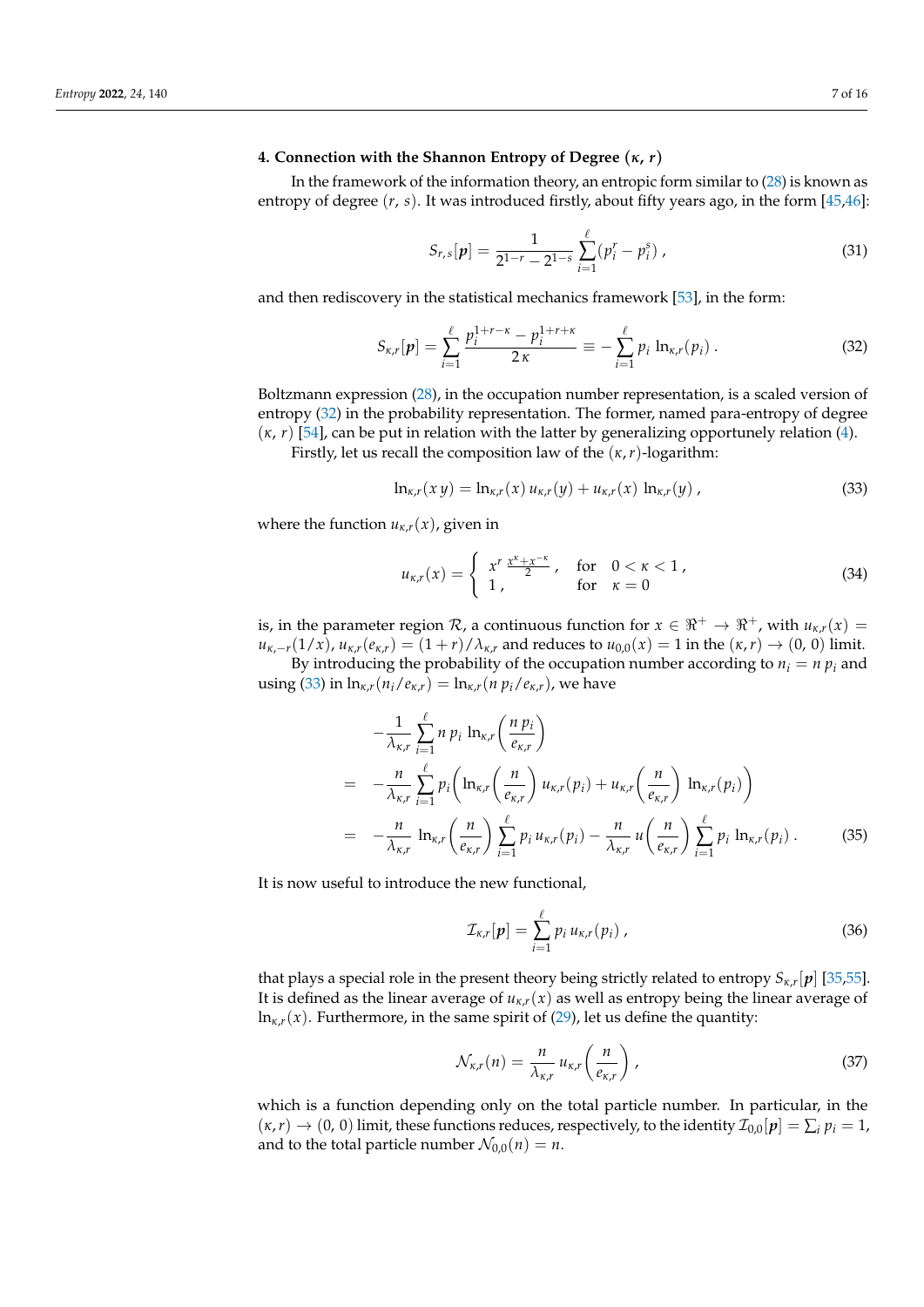In this way, recalling the entropy definition (28), relation (35) can be rewritten in:

$$
\frac{1}{\mathcal{N}_{\kappa,r}(n)} S^{\text{B}}_{\kappa,r}[n] \approx S^{\text{S}}_{\kappa,r}[p] - \frac{\mathcal{S}_{\kappa,r}(n)}{\mathcal{N}_{\kappa,r}(n)} \left( \mathcal{I}_{\kappa,r}[p] - 1 \right), \tag{38}
$$

which is the generalized version of (4), which is reobtained in the opportune limit.

Furthermore, since this relation holds in the large *n* limit, whenever  $(\kappa, r) \neq (0, 0)$ , and using the following straightforward asymptotic relations:

$$
S_{\kappa,r}(n) \approx \frac{n^{1+r+\kappa}}{2\,\kappa\,(1+r+\kappa)}\,, \qquad \mathcal{N}_{\kappa,r}(n) \approx \frac{n^{1+r+\kappa}}{2\,(1+r+\kappa)}\,,\tag{39}
$$

Equation (38) can be rewritten in the simplest form:

$$
\frac{2\left(1+r+\kappa\right)}{n^{1+r+\kappa}}\,S_{\kappa,r}^{\mathrm{B}}[n]\approx S_{\kappa,r}^{\mathrm{S}}[p]-\frac{1}{\kappa}\left(\mathcal{I}_{\kappa,r}[p]-1\right). \tag{40}
$$

It is worth observing that the configurational entropy  $S^{\text{B}}_{\kappa,r}[n]$  is no more proportional to the probability entropy  $S^S_{\kappa,r}[\boldsymbol{p}]$  like occurs in the simple case (4). This fact stays to indicates that not all the information carried by the configurational entropy is now contained also in the probability entropy and a further statistical quantity, represented by the function  $\mathcal{I}_{\kappa,r}[\pmb{p}]$ , is, in general, required. This happens whenever the system under investigation is enough complex to be described by a generalized entropic form instead of the Shannon– Boltzmann–Gibbs one that, as widely established, is able to capture the statistical behavior of not interacting or weakly interacting systems.

#### **5. Some Particular Cases**

Sharma–Taneja–Mittal entropic form (32) contains some special cases characterized by one-parameters deformation. Among these, the *κ*-entropy [29] and the *q*-entropy [28] have been widely employed in the study of statistical and statistical-mechanics behavior observed in different physics and physical-like systems characterized by the presence of complex mechanisms. In the sequel, we briefly specialize the result obtained in the previous sections to these two generalized entropies to make contact with the existent literature.

#### *5.1. κ-Deformed Boltzmann Entropy*

The *κ*-entropy, derived starting from argumentations based on the special relativity theory [29,30], follows from (32) by posing  $r = 0$ 

$$
S_{\kappa}[\boldsymbol{p}] = -\sum_{i=1}^{\ell} \frac{p_i^{1+\kappa} - p_i^{1-\kappa}}{2\,\kappa} \,. \tag{41}
$$

In the spirit of the *κ*-algebra, underlying to the generalized statistical mechanics founded on the *κ*-entropy, we define the function

$$
f_{\kappa}(x) = \exp\left(\frac{1}{\kappa}\sinh\left(\kappa\ln(x)\right)\right),\tag{42}
$$

so that, the explicit expressions of the *κ*-logarithm  $\ln_k(x) = -\ln_k(1/x)$  and *κ*-exponential  $\exp_{\kappa}(x) = 1/\exp_{\kappa}(-x)$  are

$$
\ln_{\kappa}(x) = \begin{cases} \frac{x^{\kappa} - x^{-\kappa}}{2\kappa}, & \text{for } 0 < \kappa < 1, \\ \ln(x), & \text{for } \kappa = 0, \end{cases}
$$
 (43)

$$
\exp_{\kappa}(x) = \begin{cases} \left(\kappa x + \sqrt{1 + \kappa^2 x^2}\right)^{1/\kappa}, & \text{for } 0 < \kappa < 1, \\ \exp(x), & \text{for } \kappa = 0. \end{cases}
$$
 (44)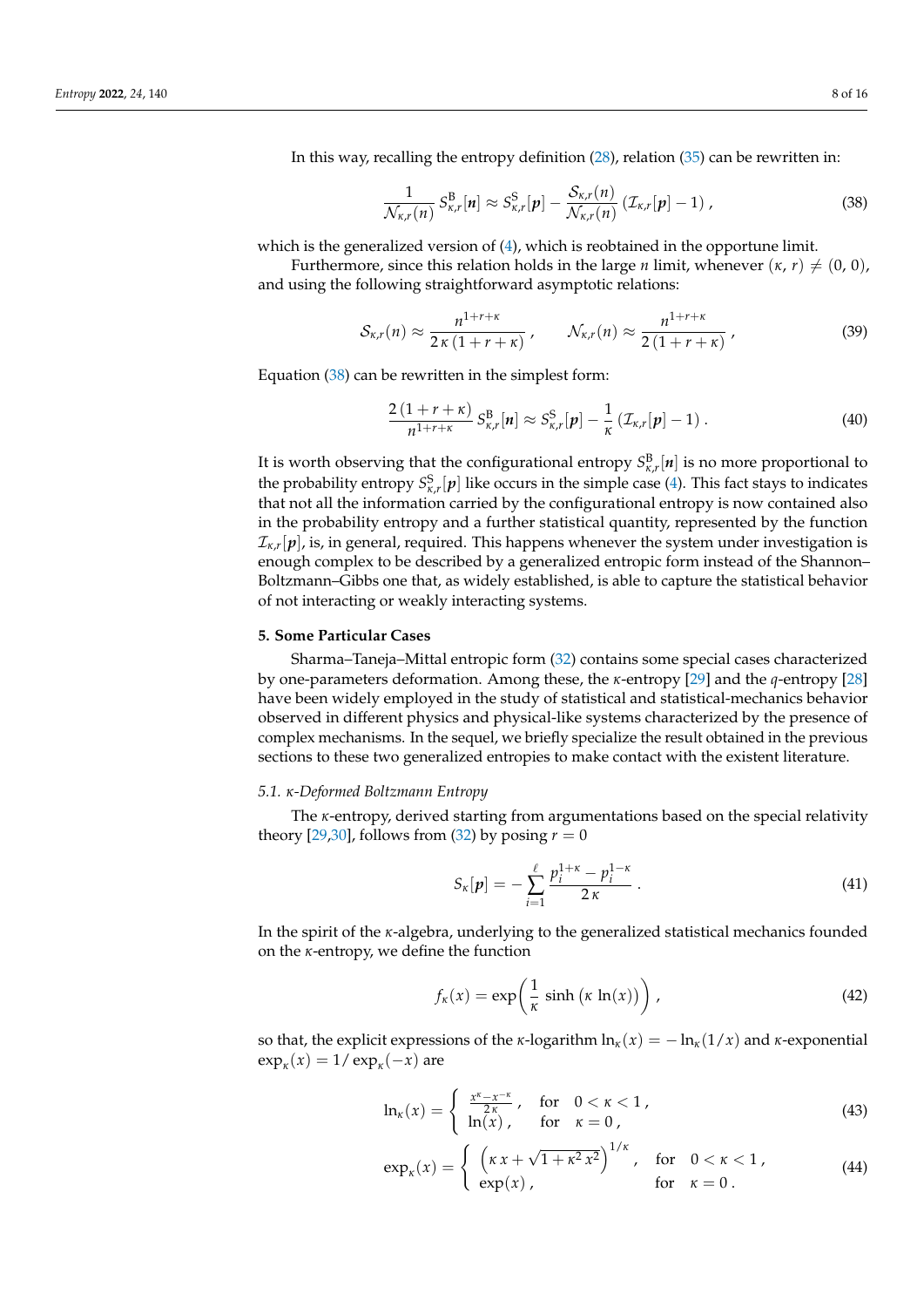In this case, the generalized product reads [32]:

$$
x \otimes y = \exp\left(\frac{1}{\kappa}\operatorname{arcsinh}\left(\sinh\left(\kappa\ln(x)\right) + \sinh\left(\kappa\ln(y)\right)\right)\right),\tag{45}
$$

whilst, the asymptotic approximation of  $\ln_{\kappa}(n!_{\kappa})$  obtained from (23) is given by

$$
\ln_{\kappa}(n!_{\kappa}) \approx \int_{0}^{n} \ln_{\kappa}(x) dx = \frac{n}{\lambda_{\kappa}} \ln_{\kappa}\left(\frac{n}{e_{\kappa}}\right), \tag{46}
$$

where the two constants  $\lambda_{\kappa} =$ √  $\overline{1-\kappa^2}$  and  $e_\kappa=[(1+\kappa)/(1-\kappa)]^{\frac{1}{2\kappa}}$  are well defined in the range  $|\kappa|$  < 1.

The *κ*-version of the configurational entropy (28) is

$$
S_{\kappa}^{\mathcal{B}}[n] \approx -\frac{1}{\lambda_{\kappa}} \sum_{i=1}^{\ell} n_i \ln_{\kappa} \left( \frac{n_i}{e_{\kappa}} \right) + \mathcal{S}_{\kappa}(n) \,, \tag{47}
$$

and, by using (33) specialized to the *κ*-case, we can rewrite (47) in

$$
S_{\kappa}^{\mathcal{B}}[n] \approx \frac{1}{\lambda_{\kappa}^{2}} \left( S_{\kappa}[n] + \mathcal{I}_{\kappa}[n] \right) + \mathcal{S}_{\kappa}(n) \,, \tag{48}
$$

where

$$
\mathcal{I}_{\kappa}[n] = \sum_{i=1}^{\ell} \frac{n_i^{1+\kappa} + n_i^{1-\kappa}}{2} \,. \tag{49}
$$

Finally, posed  $p_i = n_i/n$  in the r.h.s. of (48), we obtain the relation

$$
S_{\kappa}^{\text{B}}[n] \approx \frac{n^{1+\kappa}}{2\,\kappa\,(1+\kappa)} \left[1 - \sum_{i=1}^{\ell} \left(\frac{n_i}{n}\right)^{1+\kappa}\right] + \frac{n^{1-\kappa}}{2\,\kappa\,(1-\kappa)} \left[\sum_{i=1}^{\ell} \left(\frac{n_i}{n}\right)^{1-\kappa} - 1\right],\tag{50}
$$

that corresponds to (38) for  $r = 0$ , and, in the limit of large *n*, whenever  $\kappa \neq 0$ , (50) can be written in the form:

$$
\frac{2(1+|\kappa|)}{n^{1+|\kappa|}} S_{\kappa}^{\mathcal{B}}[n] \approx S_{\kappa}^{\mathcal{S}}[p] - \frac{1}{|\kappa|} \left( \mathcal{I}_{\kappa}[p] - 1 \right), \tag{51}
$$

corresponding to (40).

We observe that (50) has been previously obtained in [31]. In order to overcame the question related to the lost of proportionality between the configurational *κ*-entropy *S*<sup>B</sup><sub>*κ*</sub></sub> $[n]$  and the probability *κ*-entropy *S*<sup>ε</sup><sub>*κ*</sub> $[p]$ , in [31] has been suggest to modify the l.h.s. of (50) adding a further function of a certain combinatorial capable to adsorbs the quantity  $\mathcal{I}_{\kappa}[n]/\lambda^2 + \mathcal{S}_{\kappa}(n)$  in (48). However, the drawback of this approach is the complication of the expression of the configurational part (the l.h.s. in (48)) in spite of the probabilistic part (the r.h.s. of (48)) and, at the same time, the introduction of a strange generalized product (in addition to the one given in  $(45)$ ) to compute the new combinatorial.

#### *5.2. q-Deformed Boltzmann Entropy*

The *q*-entropy [28] follows from (32), in the so called  $2 - q$  formalism [53], by posing  $r = \pm |\kappa| = (1 - q)/2,$ 

$$
S_{2-q}[\boldsymbol{p}] = \sum_{i=1}^{\ell} \frac{p_i^{2-q} - p_i}{q-1} \,. \tag{52}
$$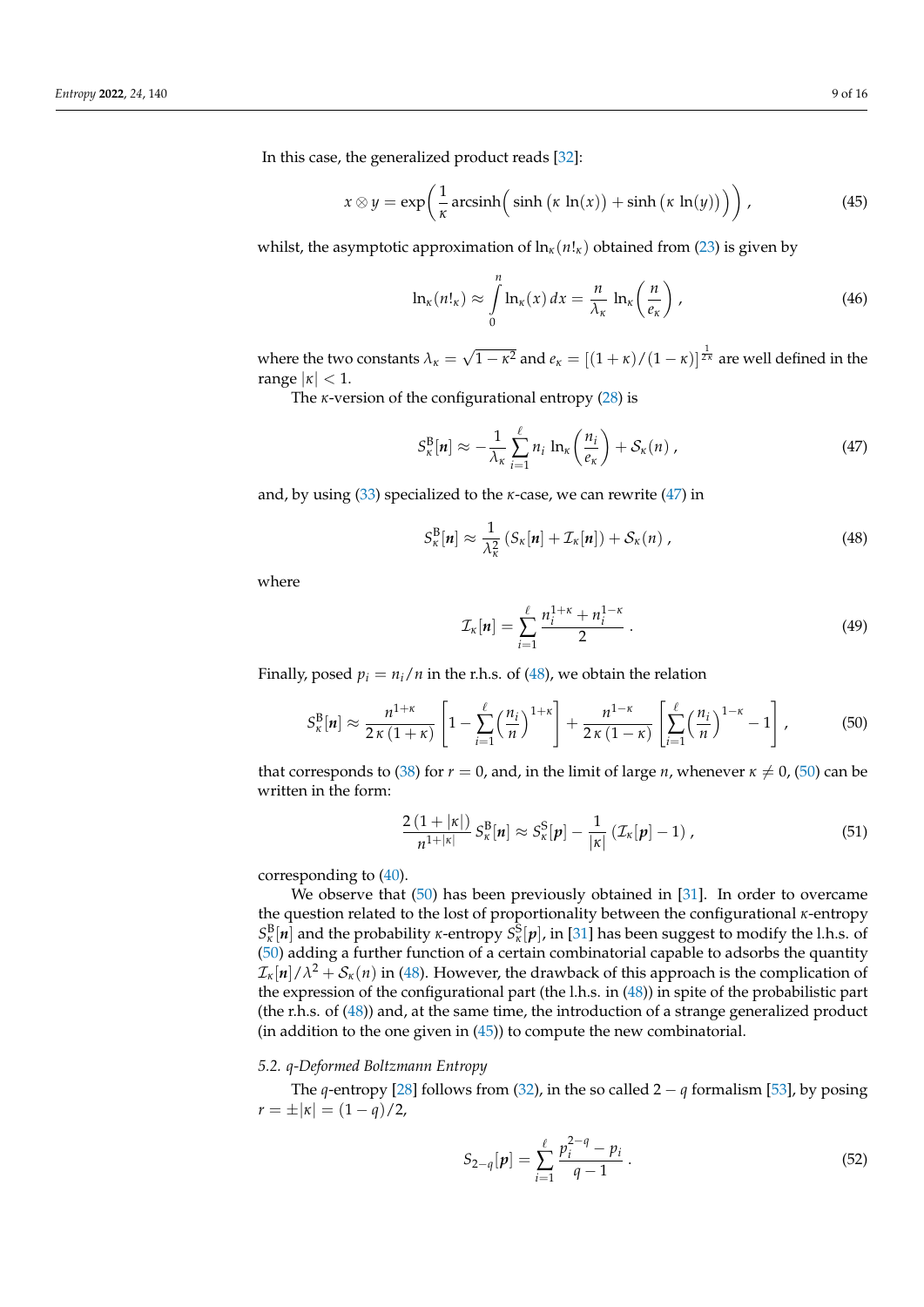In the present picture, it can be derived by introducing the function:

$$
f_q(x) = \exp\left(\frac{x^{1-q} - 1}{1-q}\right),\tag{53}
$$

so that the explicit expression of the *q*-logarithm  $\ln_q(x) = -\ln_{2-q}(1/x)$  and the *q*-exponential  $\exp_q(x) = 1/\exp_{2-q}(-x)$  are:

$$
\ln_q(x) = \begin{cases} \frac{x^{1-q}-1}{1-q}, & \text{for } 0 < q < 2; q \neq 1, \\ \ln(x), & \text{for } q = 1, \end{cases}
$$
 (54)

$$
\exp_q(x) = \begin{cases} (1 + (1 - q) x)^{1/(1 - q)}, & \text{for } 0 < q < 2; q \neq 1, \\ \exp(x), & \text{for } q = 1. \end{cases}
$$
(55)

In this case, the generalized product firstly introduced in [56,57] reads:

$$
x \otimes y = \left(x^{1-q} + y^{1-q} - 1\right)^{1/(1-q)}, \tag{56}
$$

whilst, the asymptotic approximation of  $\ln_q(n!_q)$  obtained from (23) becomes:

$$
\ln_q(n!_q) \approx \frac{n}{2-q} \left( \ln_q(n) - 1 \right),\tag{57}
$$

where, in this case  $\lambda_q = 1$  and  $e_q = (2 - q)^{1/(1 - q)}$  are well defined in the range  $0 < q < 2$ . The *q*-version of the configurational entropy (28) is:

$$
S_{2-q}^{\mathcal{B}}[n] \approx \frac{n^{2-q}}{2-q} \frac{\sum_{i=1}^{\ell} \left(\frac{n_i}{n}\right)^{2-q} - 1}{q-1},\tag{58}
$$

and, posed  $p_i = n_i/n$ , it gives:

$$
S_{2-q}^{B}[\boldsymbol{n}] \approx \frac{n^{2-q}}{2-q} S_{2-q}^{S}[\boldsymbol{p}] \,, \tag{59}
$$

which coincides with the result obtained firstly in [26].

To make contact with (38), we observe that, in this case, the function  $\mathcal{I}_q[p]$  (vs.  $\mathcal{N}_q(n)$ ) is related to the *q*-entropy  $S_q^{\mathbf{S}}[\boldsymbol{p}]$  (vs.  $\mathcal{S}_q(n)$ ), according to:

$$
\mathcal{I}_{2-q}[\boldsymbol{p}] = 1 + \frac{q-1}{2} S^S_{2-q}[\boldsymbol{p}] \,, \tag{60}
$$

that is, in the Tsallis version of statistical mechanics, the functions  $S_q$  and  $\mathcal{I}_q$  are not independent quantities. Therefore, in the framework of the *q*-deformed statistical mechanics the only *q*-version of the probability entropy seems to capture all relevant statistical information contained in the *q*-version of the configurational entropy.

By pushing relation (60) in (38), we promptly obtain relation (59).

## **6. Conclusions**

With the aim of better understanding the emergence of generalized distributions often observed in natural and artificial complex systems, we have investigated a possible derivation of the configurational Boltzmann entropy by introducing a prescription for combinatorics dictated by an analytical function  $f_{\{\pi\}}(x)$ , dependent on a set of deformation parameters  $\{\pi\}$ , which takes into account possible statistical correlations among the monade of the system. A possible justification of the generalized multinomial coefficient may be derived from the presence of interactions between the constitutents of the system responsible for the changing of the particles allocation among the single-particle states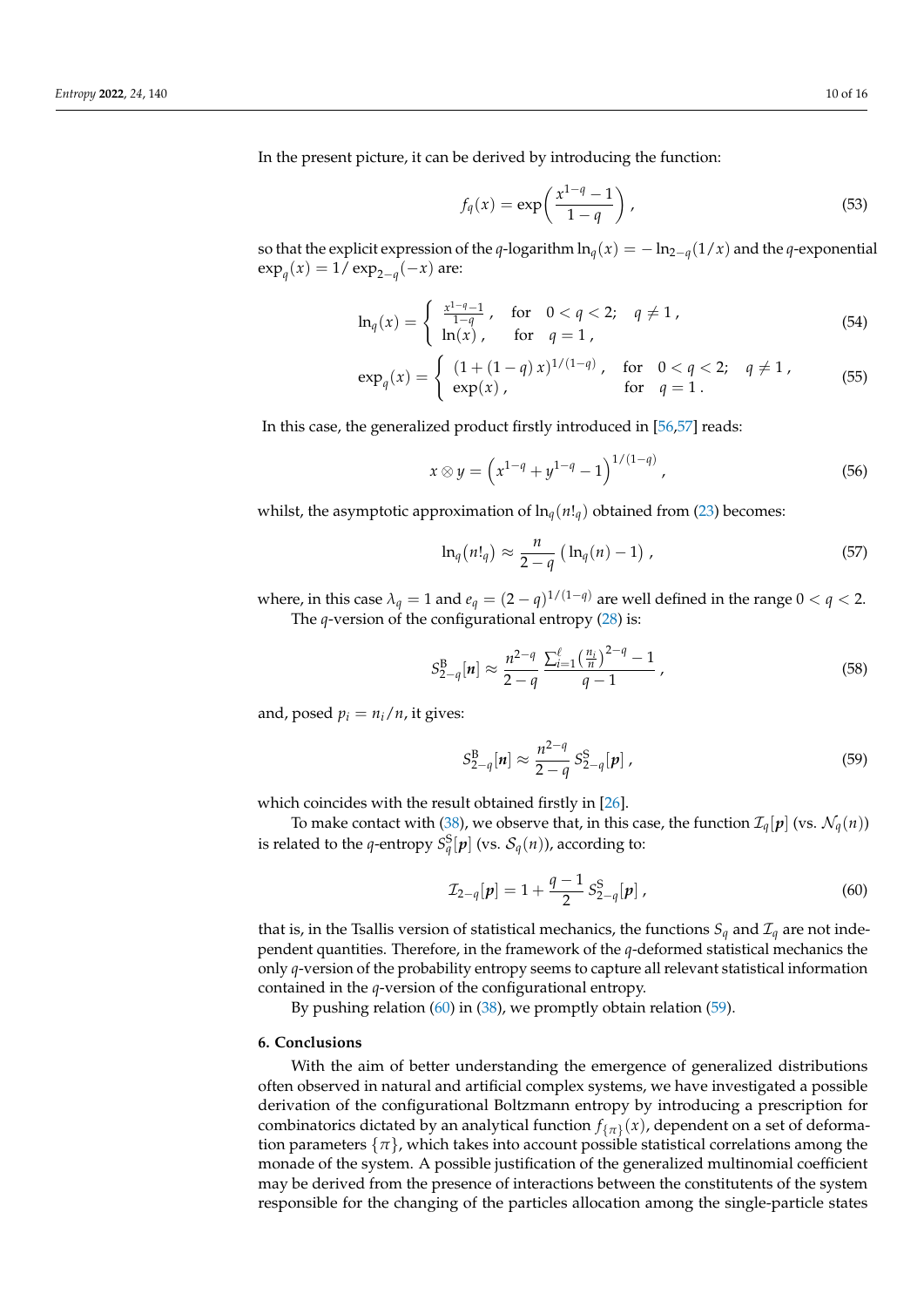entropy based on the usual multinomial coefficient. The latter is re-obtained in a suitable limit  $\{\pi\} \to \{\pi_0\}$ , where it is supposed that the interactions/correlations affecting the system are turned off so that, in the same limit, it is understood that the system reduces to an ensemble of ideal not interacting particles.

We sought, among the many possibilities, a generating function  $f_{\{\pi\}}(x)$  by looking at an asymptotic approximation for the  $\{\pi\}$ -factorials of large numbers, that works in the same way as the Stirling approximation does for the standard factorial. In this way, the generating function is given by the solution of a simple differential–difference equation and the resulting configurational entropy (written in the occupational number representation) is the scaled version of the entropy of degree (*κ*, *r*) introduced about fifty years ago by Sharma–Taneja–Mittal in the framework of the information theory.

It is worth observing that generalized entropic forms consistent with power-law asymptotic distributions may also be related to certain fractional–differential equations or fractal–differential equations that differ substantially from the differential–difference equation used in this work. For instance, generalized entropies are derived within a kinetic approach based on a fractional diffusive equation [50] or in [58], where a study on fractal networks has been done within the Tsallis statistics.

More in general, the extension of statistical physics to the study of certain phenomenologies characterized by power-law distributions is usually non-trivial and may deal with entropic functions that differ substantially from those belonging to the Sharma– Taneja–Mittal family.

Finally, we explored the relationships between the generalized version of the Boltzmann configurational entropy and the corresponding version of the Shannon probability entropy showing that the known relation (4) acquires a rich structure in the generalized case [cfr. (38)]. In fact, if in the standard case all information contained in the configurational entropy is also carried out by the Shannon probability entropy, in the generalized case the only probability entropy of degree (*κ*, *r*) is not enough, in general, to capture all information contained in the corresponding configurational entropy. This is reflected by the new quantity I*κ*,*<sup>r</sup>* [*p*], function of the probability distribution, which appears in relation (38).

**Funding:** This research received no external funding.

**Conflicts of Interest:** The author declares no conflict of interest.

# **Appendix A. Asymptotic Approximation of ln**{*p*} (*n***!**{*p*} )

In this appendix, we derive an asymptotic approximation of the relation

$$
\ln_{\{p\}}(n!_{\{\pi\}}) = \sum_{i=1}^{n} \ln_{\{\pi\}}(i) , \qquad (A1)
$$

in the limit of large n for a special class of generalized logarithms whose generator function  $f_{\{\pi\}}(x)$  is, in a sense, related to a delay equation.

As a first step, following [26,27], let us approximate the summation in (A1) by the integral

$$
\sum_{i=1}^{n} \ln_{\{\pi\}}(i) \approx \int_{0}^{n} \ln_{\{\pi\}}(x) dx = \int_{0}^{n} \ln(f_{\{\pi\}}(x)) dx.
$$
 (A2)

To handle this integral it is more convenient to introduce a new function  $h_{\{\pi\}}(x)$  related to  $f_{\{\pi\}}(x)$  in

$$
h_{\{\pi\}}(\ln(x) + \delta) = \ln(f_{\{\pi\}}(x)) \equiv \ln_{\{\pi\}}(x) , \tag{A3}
$$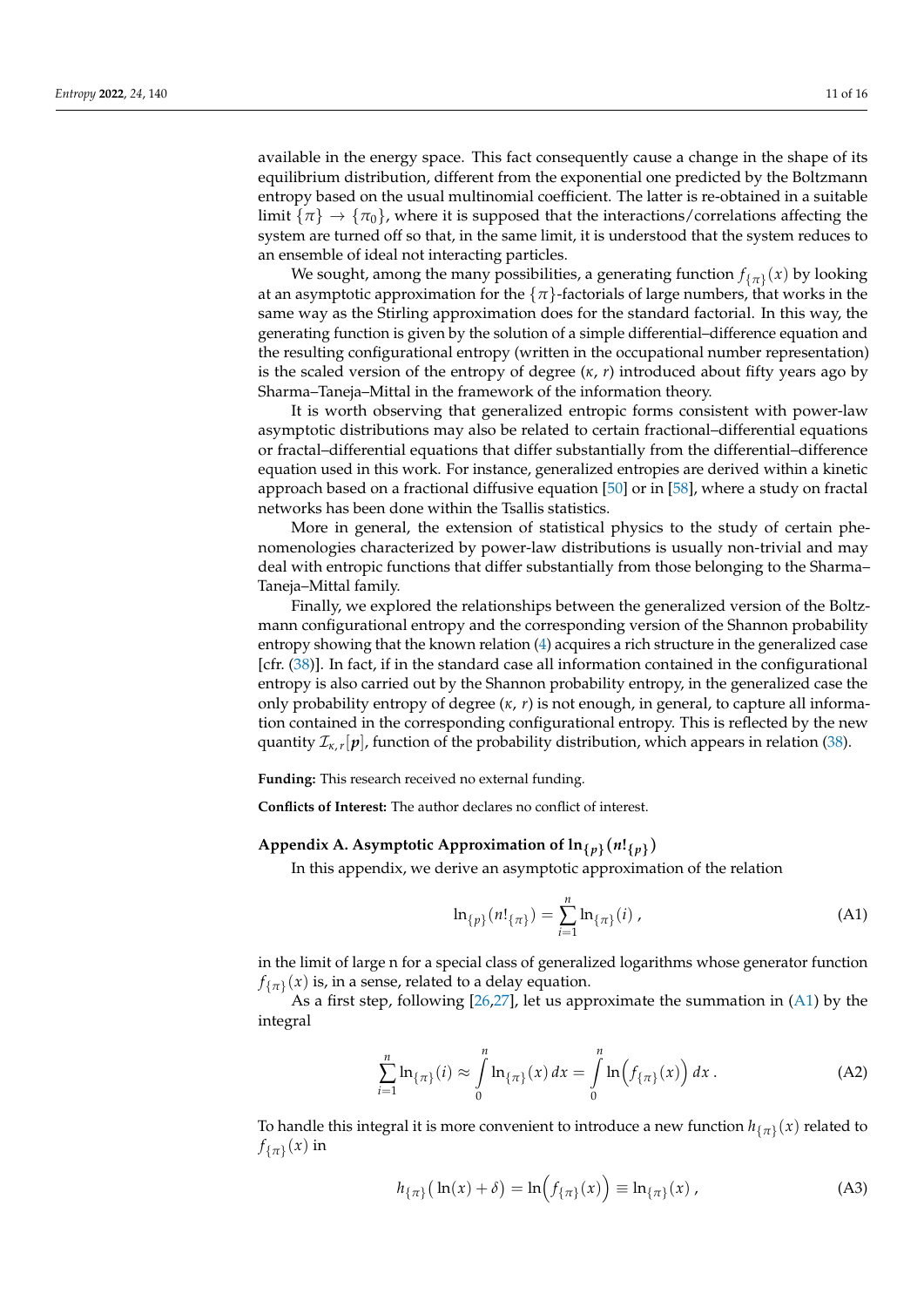where  $h_{\{\pi\}}(x)$  is a strictly monotonic increasing function for  $x \in \Re^+ \to \Re$  and  $\delta$  and arbitrary constant that will be fixed in the sequel.

As a next step, let the function  $h_{\{\pi\}}(x)$  be a solution of the following simple difference– differential equation,

$$
\frac{d y(x)}{dx} = \lambda y(x+\delta) - y(x) , \qquad (A4)
$$

with *λ* another constant.

It is straightforward to verify that if  $h_{\{\pi\}}(x)$  fulfills (A4) than, from (A2), we have:

$$
\int_{0}^{n} \ln(f_{\{\pi\}}(x)) dx = \int_{0}^{n} h_{\{\pi\}}(\ln(x) + \delta) dx
$$
  
= 
$$
\frac{1}{\lambda} \int_{0}^{n} x \frac{d}{dx} h_{\{\pi\}}(\ln(x)) dx + \frac{1}{\lambda} \int_{0}^{n} h_{\{\pi\}}(\ln(x)) dx,
$$
 (A5)

and after an integration by part we obtain:

$$
\int_{0}^{n} h_{\{\pi\}}\big(\ln(x) + \delta\big) dx = \frac{n}{\lambda} h_{\{\pi\}}\big(\ln(n)\big) . \tag{A6}
$$

Here, we assumed that a possible singularity in  $h_{\{\pi\}}(x)$  for  $x \to 0$  is mild enough to satisfy  $\lim_{x\to 0} x h_{\{\pi\}}(x) = 0$ , so that (A6) can be finally rewritten in:

$$
\int_{0}^{n} \ln_{\{\pi\}}(x) dx = \frac{n}{\lambda} \ln_{\{\pi\}}\left(\frac{n}{\alpha}\right),
$$
 (A7)

where  $\alpha = e^{\delta}$ .

Therefore, whenever the function  $f_{\{\pi\}}(x)$  is related to the solutions of (A4) by means of the transformation  $(A3)$ , the following asymptotic relation holds

$$
\ln_{\{\pi\}}\left(n!\,\frac{1}{\{\pi\}}\right) \approx \frac{n}{\lambda} \ln_{\{\pi\}}\left(\frac{n}{\alpha}\right). \tag{A8}
$$

In the following we are interested to those solutions that capture the main properties of the standard logarithm, that is,

- 1.  $\ln_{\{\pi\}}(1) = 0$ ,
- 2.  $d\ln_{\{\pi\}}(x)/dx > 0$ ,
- 3. *d*  $^{2}\ln_{\{\pi\}}(x)/dx^{2} < 0$ ,

for  $x \in \mathbb{R}^+ \to \mathbb{R}$  and that reduces, in an opportune limit  $\{\pi\} \to \{\pi_0\}$ , to the classical logarithm:  $\ln_{\{\pi_0\}}(x) = \ln(x)$ .

Equation  $(A4)$  belongs to the family of the delay equations. Its general solution is given by:

$$
y(x) = \sum_{i} a_i y_i(x) , \qquad (A9)
$$

where  $a_i$  are integration constants fixed by the initial conditions while  $y_i$  are particular solutions of (A4) corresponding to eigenvalues of the associated characteristic equation:

$$
1 + \omega = \lambda e^{\delta \omega}, \tag{A10}
$$

obtained from (A4) with the ansatz  $y(x) = e^{\omega x}$ .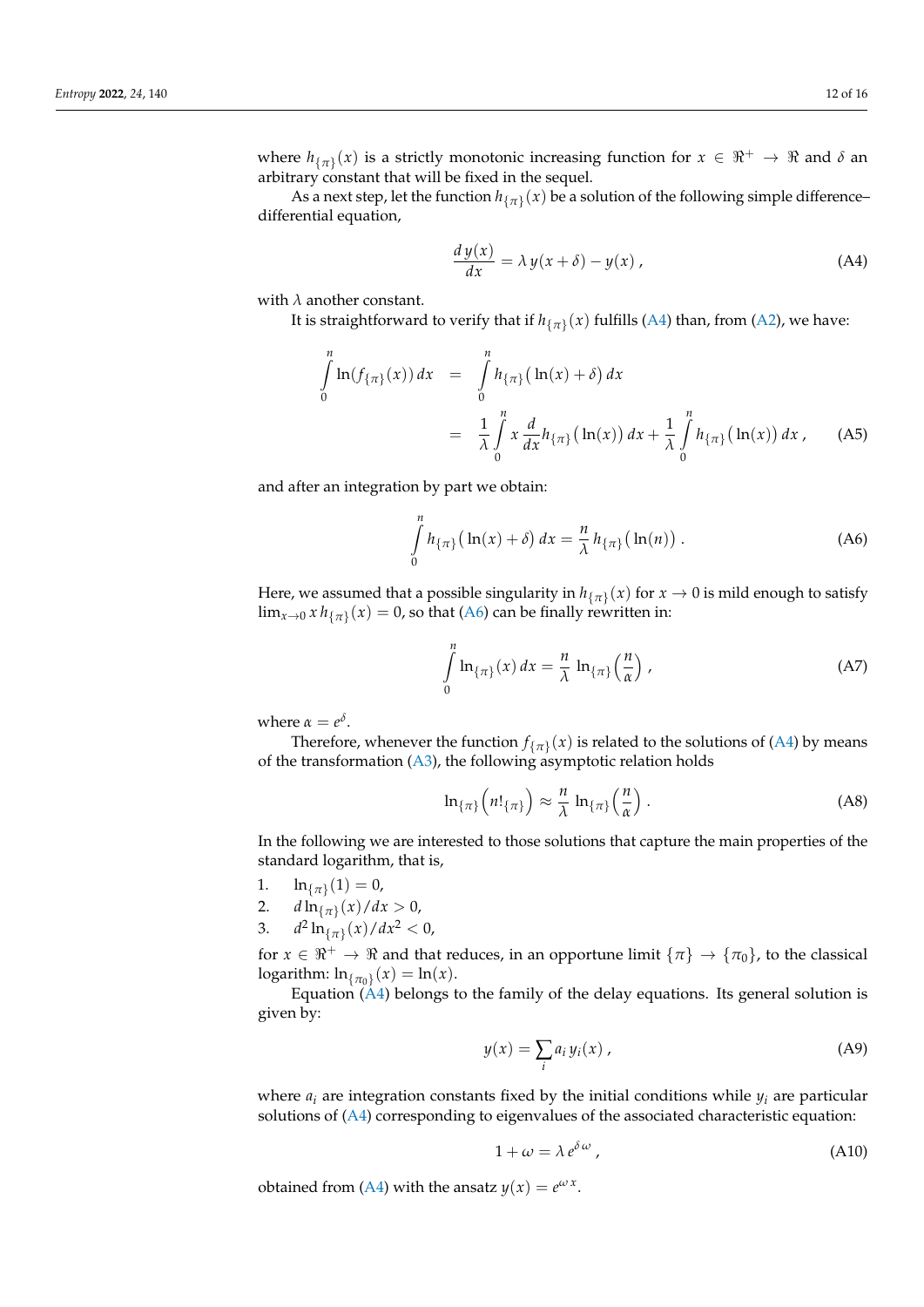Since the characteristic equation is transcendental, it has a countably infinite set of solutions. In the sequel, we limit our analysis only to the case of real eigenvalues so that the number of possible solutions may be 0, 1 or 2, depending by the constants *λ* and *δ*. Rewriting (A10) in:

 $\mu e^{\mu} = A$ , (A11)

with  $\mu = -\delta(1+\omega)$  and  $\mathcal{A} = -\lambda \, \delta \, e^{-\delta}$ , it follows that for  $\mathcal{A} \geq 0$  there is just one single eigenvalue  $\mu_0 = W_0(\mathcal{A})$  where  $W_0(x)$  is the principal branch of the Lambert function, such that:

$$
\omega_0 = -1 - \frac{1}{\delta} W_0(\mathcal{A}). \tag{A12}
$$

This solution reduces to  $\omega_0 = -1$  for  $\mathcal{A} = 0$ .

Otherwise, for −1/*e* < A < 0, Equation (A11) admits two distinct eigenvalues  $\mu_1 = W_{-1}(\mathcal{A})$  and  $\mu_2 = W_0(\mathcal{A})$ , where  $W_{-1}(x)$  is the  $-1$ -branch of the Lambert function, with:

$$
-\infty < \mu_1 < -1 \,, \qquad -1 < \mu_2 < 0 \,.
$$
\n(A13)

They become coincident,  $\mu_1 = \mu_2 = -1$ , for  $\mathcal{A} = -1/e$ .

Finally, for  $A < -1/e$ , (A11) has only complex conjugate eigenvalues.

Clearly, from  $(A3)$ , solution  $(A12)$  gives:

$$
h_{\omega_0}(\ln(x) + \delta) = c x^{\omega_0}, \qquad (A14)
$$

which is a pure power-law. It does not reduce to a standard logarithmic function in any limit and thus is not relevant in our context. The same considerations apply for  $A < -1/e$ from which oscillating solutions would be obtained.

Differently, for −1/*e* < A < 0 we have:

$$
\omega_1 = \frac{1}{\delta} |W_{-1}(\mathcal{A})| - 1, \quad \text{and} \quad \omega_2 = \frac{1}{\delta} |W_0(\mathcal{A})| - 1, \quad (A15)
$$

and, imposing (i), we obtain:

$$
h_{\omega_1,\omega_2}(\ln(x)+\delta) = c\left(x^{\omega_1} - x^{\omega_2}\right),\tag{A16}
$$

where  $c > 0$  will be fixed in the sequel.

To satisfy (ii) we need  $\omega_1 \omega_2 < 0$  which requires, for fixed  $A \in [-1/e, 0]$ 

$$
|W_0(\mathcal{A})| < \delta < |W_{-1}(\mathcal{A})| \,, \qquad \text{with} \qquad \lambda = -\frac{\mathcal{A}}{\delta \, e^{-\delta}} \,, \tag{A17}
$$

that, accounting for (iii), gives:

$$
0 < \omega_1 < 1 \,, \qquad \text{and} \qquad -1 < \omega_2 < 0 \,. \tag{A18}
$$

In Figure A1, we depict, in the  $(A, \delta)$ -parameters plane, the region corresponding to single real eigenvalue solution (single power-law region), two real eigenvalues (double power-law region) and complex conjugate eigenvalues (oscillating region) of the characteristic Equation (A11). The grey areas represent the region where  $\omega_1 \omega_2 < 0$ . In particular, the dark grey area corresponds to the parameters region selected by the conditions (i)–(iii).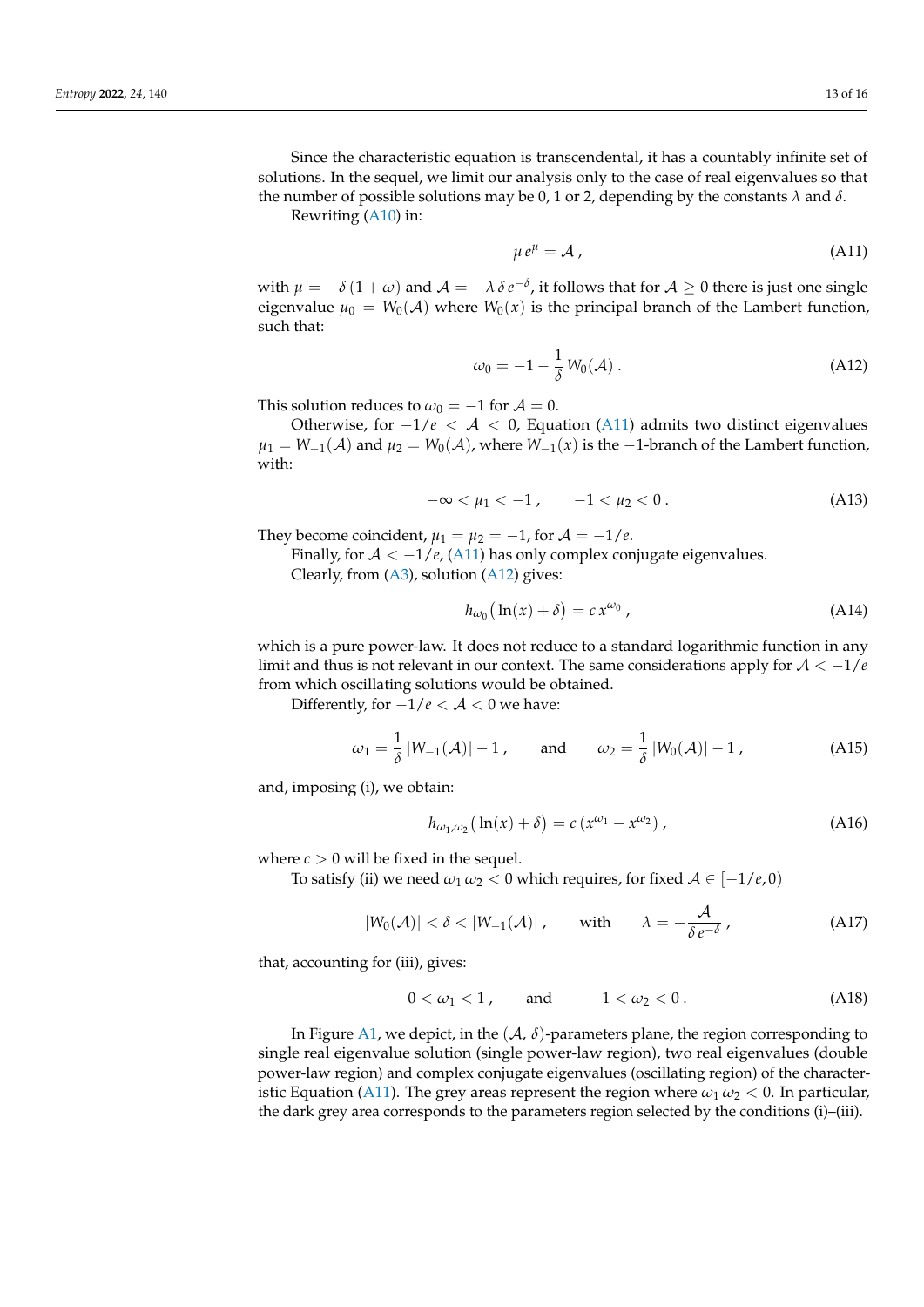

**Figure A1.** Representation, in the  $(A, \delta)$ -parameters plane, of the solutions of the characteristic Equation (A11).

Finally, we choose the constant  $c = \omega_1 - \omega_2$  and, collecting all results, from (A3) we obtain:

$$
\ln_{\omega_1,\omega_2}(x) = \frac{x^{\omega_1} - x^{\omega_2}}{\omega_1 - \omega_2},
$$
\n(A19)

that is, the searched deformed logarithm. It reduces to the standard one in the  $(\omega_1, \omega_2) \rightarrow$ (0, 0) limit.

To make contact with the existing literature [53], we re-define the deformation parameters  $\omega_1$  and  $\omega_2$  in

$$
\omega_1 = r + \kappa \,, \qquad \omega_2 = r - \kappa \,, \tag{A20}
$$

to obtain the deformed logarithm in the form

$$
\ln_{\kappa,r}(x) = \begin{cases} x^r \frac{x^{\kappa} - x^{-\kappa}}{2\kappa}, & \text{for } 0 < \kappa < 1, \\ \ln(x), & \text{for } \kappa = 0. \end{cases}
$$
 (A21)

In this parametrization, the allowed parameters region (A18) becomes:  $\mathcal{R} = \{-|k| < r <$  $|k|$ , if  $0 \leq |k| < 1/2$  and  $|k| - 1 < r < 1 - |k|$ , if  $1/2 \leq |k| < 1$ , while the scaling quantities  $\lambda \equiv \lambda_{\kappa,r}$  and  $\alpha \equiv e_{\kappa,r}$  in (A8) are given by

$$
\lambda_{\kappa,r} = \begin{cases} \frac{(1+r-\kappa)^{(r+\kappa)/2\kappa}}{(1+r+\kappa)^{(r-\kappa)/2\kappa}}, & \text{for} \quad 0 < \kappa < 1, \\ 1, & \text{for} \quad \kappa = 0, \end{cases}
$$
 (A22)

$$
e_{\kappa,r} = \begin{cases} \left(\frac{1+r+\kappa}{1+r-\kappa}\right)^{1/2\kappa}, & \text{for } 0 < \kappa < 1, \\ e, & \text{for } \kappa = 0. \end{cases}
$$
 (A23)

In the  $(\kappa, r) \rightarrow (0, 0)$  limit,  $\lambda_{\kappa,r} \rightarrow 1$  and  $e_{\kappa,r} \rightarrow e$ , the Neperian number, and (A8) reduces to the well-known asymptotic approximation  $ln(n!) \approx n ln(n) - n$ , according to the Stirling formula.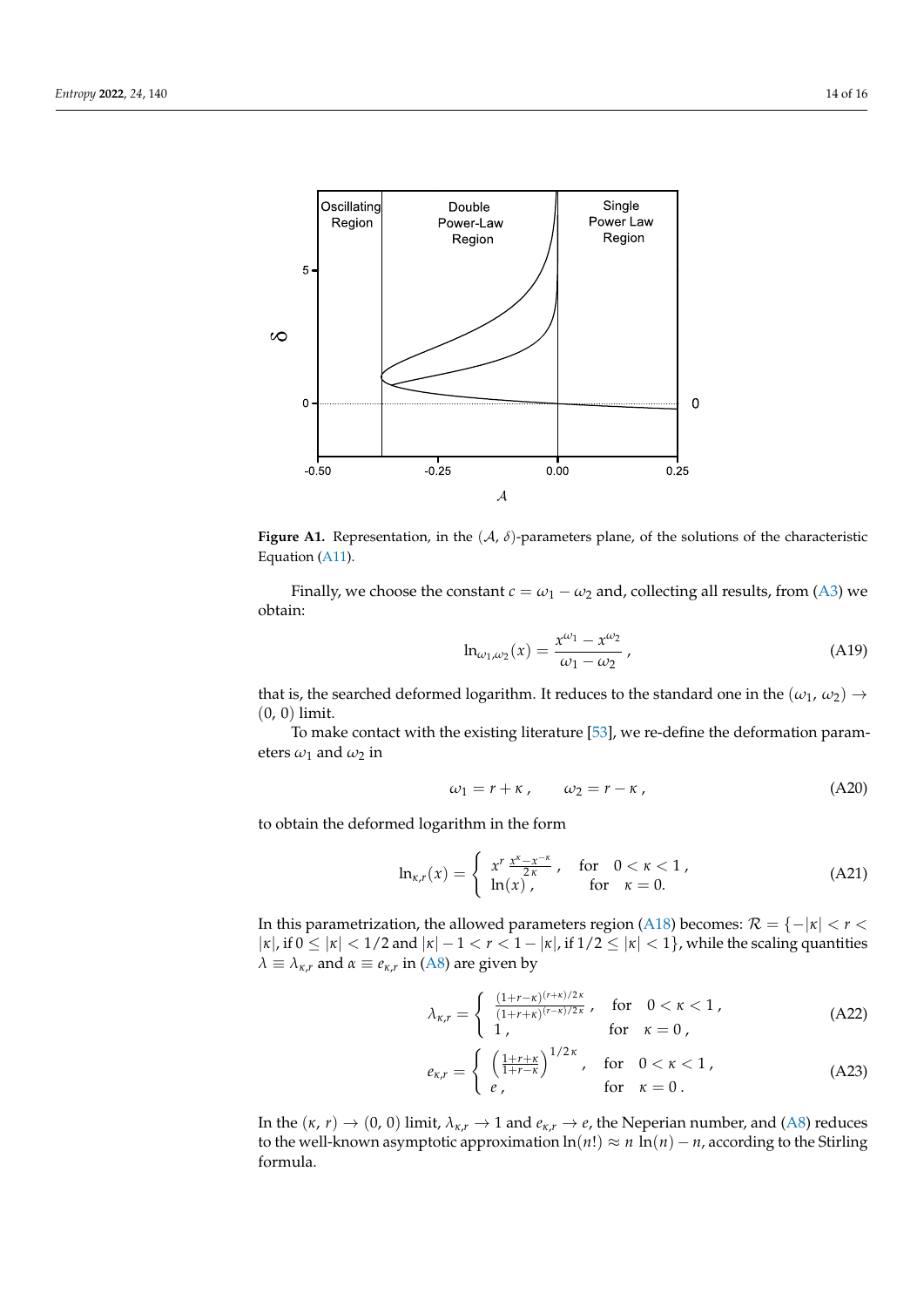### **References**

- 1. Ji, X.; Du, J. Diffusion and heat conductivity in the weakly ionized plasma with power-law *q*-distributions in nonextensive statistics. *Physica A* **2019**, *5*23, 292–300. [\[CrossRef\]](http://doi.org/10.1016/j.physa.2019.01.046)
- 2. Modanese, G. Common origin of power-law tails in income distributions and relativistic gases. *Phys. Lett. A* **2016**, *3*80, 29–32. [\[CrossRef\]](http://dx.doi.org/10.1016/j.physleta.2015.09.004)
- 3. Campagnano, C.; Zilberberg, O.; Gornyi, I.V.; Feldman, O.E.; Potter, A.C.; Gefen, Y. Hanbury brown–twiss interference of anyons. *Phys. Rev. Lett.* **2012**, *1*09, 106802–106805. [\[CrossRef\]](http://dx.doi.org/10.1103/PhysRevLett.109.106802)
- 4. Shen, Y.; Ai, Q.; Long, G.L. The relation between properties of Gentile statistics and fractional statistics of anyon. *Physica A* **2010**, *389*, 1565–1570. [\[CrossRef\]](http://dx.doi.org/10.1016/j.physa.2009.12.042)
- 5. Lavagno, A.; Swamy, P.N. Thermostatistics of deformed bosons and fermions. *Found. Phys.* **2009**, *40*, 814–828. [\[CrossRef\]](http://dx.doi.org/10.1007/s10701-009-9363-0)
- 6. Bagarello, F. Quons, Coherent states and intertwining operators. *Phys. Lett. A* **2009**, *373*, 2637–2642. [\[CrossRef\]](http://dx.doi.org/10.1016/j.physleta.2009.05.037)
- 7. Kibler, M.R. Miscellaneous applications of quons. *Symmetry Integr. Geom. Methods Appl.* **2007**, *3*, 92. [\[CrossRef\]](http://dx.doi.org/10.3842/SIGMA.2007.092)
- 8. Greenberg, O.W. Particles with small violations of Fermi or Bose statistics. *Phys. Rev. D* **1991**, *43*, 4111–4120. [\[CrossRef\]](http://dx.doi.org/10.1103/PhysRevD.43.4111)
- 9. Acharya, R.; Narayana Swamy, P. Statistical mechanics of anyons. *J. Phys. A Math. Theor.* **1994**, *27*, 7247–7263. [\[CrossRef\]](http://dx.doi.org/10.1088/0305-4470/27/22/005)
- 10. Scarfone, A.M.; Narayana Swamy, P. An interacting particles system revisited in the framework of the *q*-deformed algebra. *J. Phys. A Math. Theor.* **2008**, *4*1, 275211. [\[CrossRef\]](http://dx.doi.org/10.1088/1751-8113/41/27/275211)
- 11. Scarfone, A.M.; Narayana Swamy, P. An interacting ensemble of particles in the context of quantum algebra. *J. Stat. Mech. Theor. Exp.* **2009**, *2009*, 2055. [\[CrossRef\]](http://dx.doi.org/10.1088/1742-5468/2009/02/P02055)
- 12. Kaniadakis, G. Non-linear kinetics underlying generalized statistics. *Physica A* **2001**, *2*96, 405–425. [\[CrossRef\]](http://dx.doi.org/10.1016/S0378-4371(01)00184-4)
- 13. Algin, A.; Senay, M. General thermostatistical properties of a *q*-deformed fermion gas in two dimension. *J. Phys. Conf. Ser.* **2016**, *7*66, 012008. [\[CrossRef\]](http://dx.doi.org/10.1088/1742-6596/766/1/012008)
- 14. Wilczek, F. (Ed.) *Fractional Statistics and Anyon Superconductivity*; World Scientific: Singapore, 1990.
- 15. Stern, A. Anyons and the quantum Hall effect—A pedagogical review. *Ann. Phys.* **2008**, *323*, 204–249. [\[CrossRef\]](http://dx.doi.org/10.1016/j.aop.2007.10.008)
- 16. Ezawa, Z.F.; Iwazaki, A. Quantum Hall liquid, Josephson effect, and hierarchy in a double-layer electron system. *Phys. Rev. B* **1993** *4*7, 7295–7311. [\[CrossRef\]](http://dx.doi.org/10.1103/PhysRevB.47.7295)
- 17. Haldane, F.D.M. "Spinon gas" description of the S = 1/2 Heisenberg chain with inverse-square exchange: Exact spectrum and thermodynamics. *Phys. Rev. Lett.* **1991**, *66*, 1529–1532. [\[CrossRef\]](http://dx.doi.org/10.1103/PhysRevLett.66.1529)
- 18. Wu, Y.S. Statistical distribution for generalized ideal gas of fractional-statistics particles. *Phys. Rev. Lett.* **1994**, *73*, 922–925. [\[CrossRef\]](http://dx.doi.org/10.1103/PhysRevLett.73.922) [\[PubMed\]](http://www.ncbi.nlm.nih.gov/pubmed/10057575)
- 19. Rüegg, A.; Fiete, G.A. Topological order and semions in a strongly correlated quantum spin hall insulator. *Phys. Rev. Lett.* **2012**, *1*08, 046401.
- 20. Gentile, G., Jr. Osservazioni sopra le statistiche intermedie. *Nuovo Cim.* **1940**, *17*, 493–497. [\[CrossRef\]](http://dx.doi.org/10.1007/BF02960187)
- 21. Hoyuelos, M. Exotic statistics for particles without spin. *J. Stat. Mech. Theor. Exp.* **2018**, *2018*, 73103. [\[CrossRef\]](http://dx.doi.org/10.1088/1742-5468/aacf0d)
- 22. Kaniadakis, G.; Quarati, P. Classical model of bosons and fermions. *Phys. Rev. E* **1994**, *49*, 5103–5110. [\[CrossRef\]](http://dx.doi.org/10.1103/PhysRevE.49.5103) [\[PubMed\]](http://www.ncbi.nlm.nih.gov/pubmed/9961832)
- 23. Kaniadakis, G.; Quarati, P.; Scarfone, A.M. Nonlinear canonical quantum system of collectively interacting particles via an exclusion-inclusion principle. *Phys. Rev. E* **1998**, *58*, 5574–5585. [\[CrossRef\]](http://dx.doi.org/10.1103/PhysRevE.58.5574)
- 24. Rossani, A.; Scarfone, A.M. Generalized kinetic theory of electrons and phonons: Models,equilibrium and stability. *Physica B* **2003**, *3*34, 292–297. [\[CrossRef\]](http://dx.doi.org/10.1016/S0921-4526(03)00079-6)
- 25. Scarfone, A.M. Canonical quantization of nonlinear many-body systems. *Phys. Rev. E* **2006**, *7*1, 051103. [\[CrossRef\]](http://dx.doi.org/10.1103/PhysRevE.71.051103) [\[PubMed\]](http://www.ncbi.nlm.nih.gov/pubmed/16089517)
- 26. Suyari, H. Mathematical structures derived from the *q*-multinomial coefficient in Tsallis statistics. *Physica A* **2006**, *368*, 63–82. [\[CrossRef\]](http://dx.doi.org/10.1016/j.physa.2005.12.061)
- 27. Niven, R.K.; Suyari, H. Combinatorial basis and non-asymptotic form of the Tsallis entropy function. *Eur. Phys. J. B* **2008**, *61*, 75–82. [\[CrossRef\]](http://dx.doi.org/10.1140/epjb/e2008-00038-8)
- 28. Tsallis, C. *Introduction to Nonextensive Statistical Mechanics*; Springer: New York, NY, USA, 2009.
- 29. Kaniadakis, G. Statistical mechanics in the context of special relativity. *Phys. Rev. E* **2002**, *66*, 056125. [\[CrossRef\]](http://dx.doi.org/10.1103/PhysRevE.66.056125)
- 30. Kaniadakis, G. Statistical mechanics in the context of special relativity. II. *Phys. Rev. E* **2005**, *72*, 036108. [\[CrossRef\]](http://dx.doi.org/10.1103/PhysRevE.72.036108) [\[PubMed\]](http://www.ncbi.nlm.nih.gov/pubmed/16241516)
- 31. Wada, T.; Suyari, H. The *κ*-Generalizations of Stirling approximation and multinominal coefficients. *Entropy* **2013**, *1*5, 5144–5153. [\[CrossRef\]](http://dx.doi.org/10.3390/e15125144)
- 32. Scarfone, A.M. Entropic forms and related algebras. *Entropy* **2013**, *15*, 624–649. [\[CrossRef\]](http://dx.doi.org/10.3390/e15020624)
- 33. Wada, T. Thermodynamic stability conditions for nonadditive composable entropies. *Cont. Mech. Thermodyn.* **2004**, *1*6, 263–267. [\[CrossRef\]](http://dx.doi.org/10.1007/s00161-003-0156-y)
- 34. Suyari, H.; Wada, T. *κ*-generalization of Gauss' law of error. *Phys. Lett. A* **2006**, *3*48, 89–93.
- 35. Scarfone, A.M.; Wada, T. Canonical partition function for anomalous systems described by the *κ*-entropy. *Prog. Theor. Phys. Suppl.* **2006**, *1*62, 45–52. [\[CrossRef\]](http://dx.doi.org/10.1143/PTPS.162.45)
- 36. Cravero, M.; Iabichino, G.; Kaniadakis, G.; Miraldi, E.; Scarfone, A.M. A *κ*-entropic approach to the analysis of the fracture problem. *Physica A* **2004**, *3*40, 410–417. [\[CrossRef\]](http://dx.doi.org/10.1016/j.physa.2004.04.035)
- 37. Ourabah, K.; Tribeche, M. Planck radiation law and Einstein coefficients reexamined in Kaniadakis *κ* statistics. *Phis. Rev. E* **2014**, *8*9, 062130.